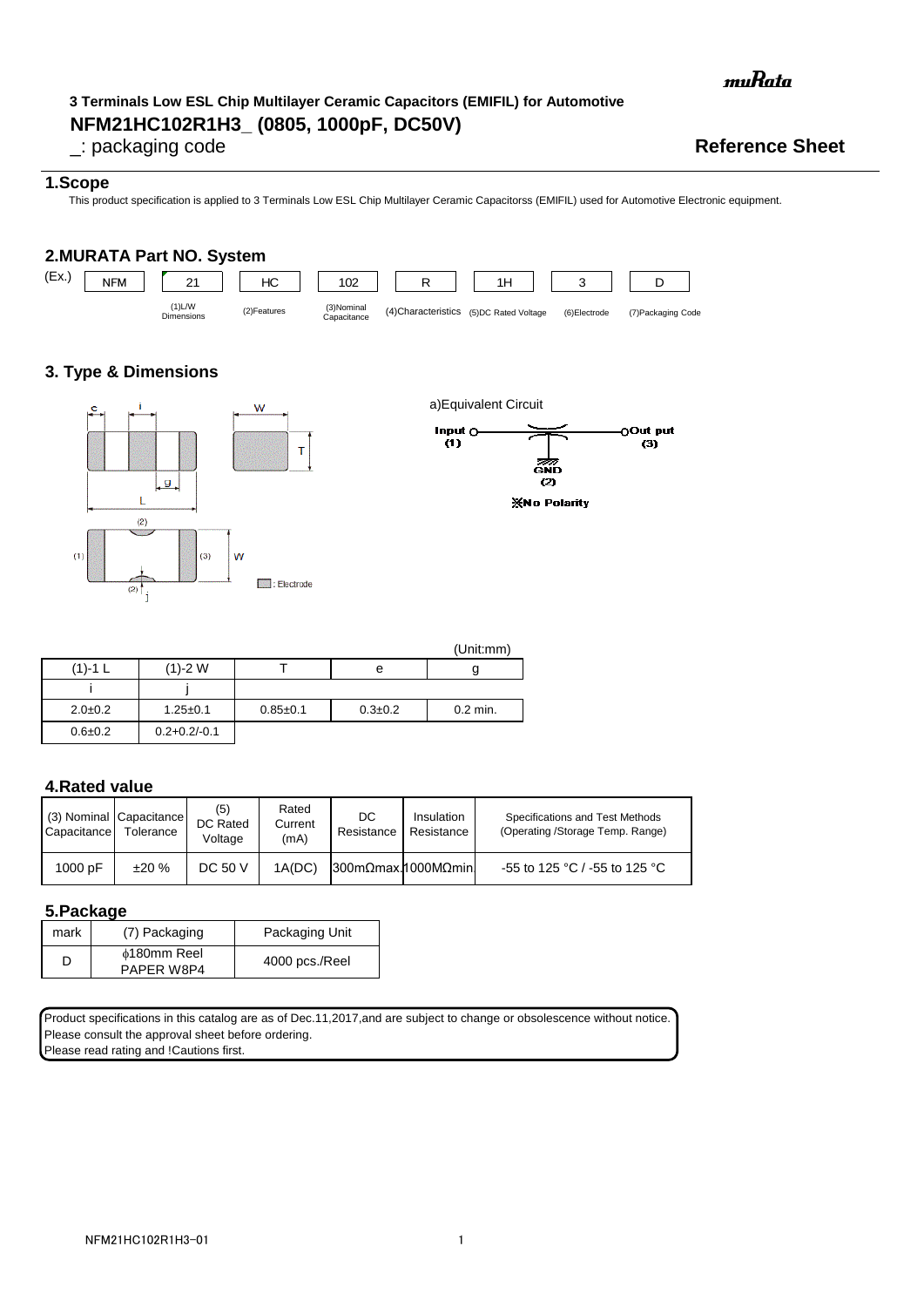# Electrical Performance

| No | Item                        | Specification                  | <b>Test Method</b>                 |
|----|-----------------------------|--------------------------------|------------------------------------|
|    | Capacitance                 | Shown in Rated value.          | Frequency                          |
|    | (Cap.)                      |                                | 22 to 100pF : 1±0.1MHz             |
|    |                             |                                | 220pF to 1uF: 1±0.1kHz             |
|    |                             |                                | Voltage: 1±0.2V(rms)               |
| 2  | Insulation                  |                                | Voltage: Rated Voltage             |
|    | Resistance(I.R.)            |                                | Time: 2 minutes max.               |
| 3  | <b>DC</b> Resistance        |                                | Measured with 100mA max.           |
| 4  | <b>Withstanding Voltage</b> | Products shall not be damaged. | Test Voltage: Rated Voltage X 300% |
|    |                             |                                | Time: $1$ to $5$ s                 |
|    |                             |                                | Charge Current: 50mA max.          |
|    |                             |                                |                                    |
|    | 5 Operating Temperature     | Shown in Rated value.          | Includes self-heating              |
|    | 6 Storage Temperature       |                                |                                    |

Standard Testing Condition

< Unless otherwise specified > <br>
Temperature : Ordinary Temp. / 15 °C to 35 °C <br>
Temperature: 20 °C ± 2 °C Temperature : Ordinary Temp. / 15 °C to 35 °C<br>
Humidity: Ordinary Humidity / 25 %(RH) to 85 %(RH) Humidity: 60 %(RH) to 70 %(RH) Humidity: Ordinary Humidity / 25 %(RH) to 85 %(RH)

Atmospheric pressure: 86 kPa to 106 kPa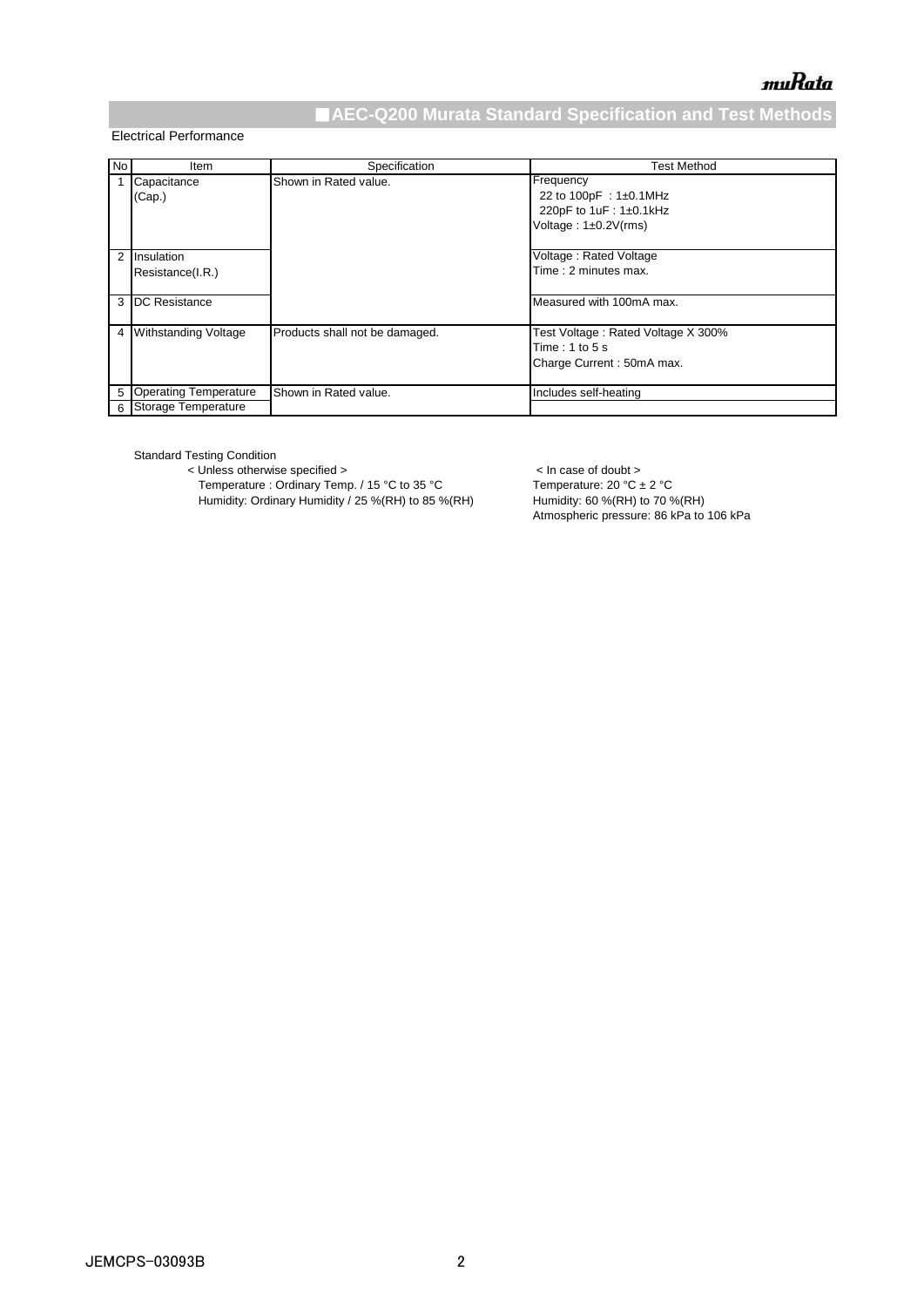### Mechanical Performance (based on Table 2 for Tantalum & Ceramic Capacitors) AEC-Q200 Rev.C issued June 17. 2005

|   |                                    | $11.200$ and $11.01.000$ issued band in . 2000<br>AEC-Q200                                                                                                                                                                                                 | Murata Specification / Deviation                                                                                                                                                                                                                                                                                                             |
|---|------------------------------------|------------------------------------------------------------------------------------------------------------------------------------------------------------------------------------------------------------------------------------------------------------|----------------------------------------------------------------------------------------------------------------------------------------------------------------------------------------------------------------------------------------------------------------------------------------------------------------------------------------------|
|   | No. Stress                         | <b>Test Method</b>                                                                                                                                                                                                                                         |                                                                                                                                                                                                                                                                                                                                              |
|   | 3 High Temperature                 | Unpowered                                                                                                                                                                                                                                                  | Meet Table D after testing.                                                                                                                                                                                                                                                                                                                  |
|   | Exposure                           | 1000 hours @ T=150°C (Ceramics)<br>Measurement at 24+/-2 hours after test                                                                                                                                                                                  |                                                                                                                                                                                                                                                                                                                                              |
|   | 4 Temperature Cycling              | 1000cycles (-55°C to +125°C)<br>Measurement at 24+/-2 hours after test<br>conclusion.                                                                                                                                                                      | Meet Table A after testing.                                                                                                                                                                                                                                                                                                                  |
| 6 | <b>Moisture Resistance</b>         | t=24 hours/cycle. Note: Steps 7a & 7b not<br>required.<br>Unpowered.<br>Measurement at 24+/-2 hours after test<br>conclusion.                                                                                                                              | Meet Table D after testing.                                                                                                                                                                                                                                                                                                                  |
|   | 7 Biased Humidity                  | 1000 hours 85°C/85%RH.<br>Note: Ceramics only Specified conditions:<br>Rated Voltage and 1.3 to 1.5 volts.<br>Add 100Kohm resister.<br>Tantalums-Rated Voltage only.<br>Measurement at 24+/-2 hours after test<br>conclusion.                              | Meet Table D after testing.                                                                                                                                                                                                                                                                                                                  |
| 8 | <b>Operational Life</b>            | Condition D Steady State TA=125°C<br>Full rated ceramic caps<br>Measurement at 24+/-2 hours<br>after test conclusion.                                                                                                                                      | Meet Table D after testing.                                                                                                                                                                                                                                                                                                                  |
| 9 | <b>External Visual</b>             | Visual inspection                                                                                                                                                                                                                                          | No abnormalities                                                                                                                                                                                                                                                                                                                             |
|   | 10 Physical Dimension              | Within the specified dimensions.                                                                                                                                                                                                                           | No defects                                                                                                                                                                                                                                                                                                                                   |
|   | 12 Resistance to Solvents          | Per MIL-STD-202 Method 215                                                                                                                                                                                                                                 | Not Applicable                                                                                                                                                                                                                                                                                                                               |
|   | 13 Mechanical Shock                | Figure 1 of Method 213.<br><b>SMD:Condition F</b>                                                                                                                                                                                                          | Meet Table C after testing.                                                                                                                                                                                                                                                                                                                  |
|   | 14 Vibration                       | 5g's for 20 minutes, 12cycles each of 3<br>oritentations.<br>Use 8"X5" PCB, .031"thick.<br>7 secure points on one long side and 2 secure<br>points at corners of opposite sides.<br>Parts mounted within 2" from any secure point.<br>Test from 10-2000Hz. | Meet Table C after testing.                                                                                                                                                                                                                                                                                                                  |
|   | 15 Resistance to<br>Soldering Heat | Note: Condition B No pre-heat of samples.<br>Note: Single Wave Solder-Procedure 2 for SMD.                                                                                                                                                                 | Meet Table A after testing.<br>Deviation for AEC-Q200;<br>Testing condition<br>Flux: Solution of rosin ethanol 25(mass)%<br>Pre-heating: 150°C+/-10°C, 60 to 90s<br>Solder: Sn-3.0Ag-0.5Cu<br>Solder Temperature: 270°C+/-5°C<br>Immesion Time: 10s+/-1s<br>Immesion and emersion rates: 25mm/s<br>Then measured after exposure in the room. |
|   | 16 Thermal Shock                   | -55°C/+125°C<br>Note: Number of cycles required-300,<br>Maximum transfer time-20s,<br>Dwell time-15 minuites. Air-Air.                                                                                                                                     | Meet Table A after testing.                                                                                                                                                                                                                                                                                                                  |
|   | 17 ESD                             | Per AEC-Q200-002                                                                                                                                                                                                                                           | Component Classification: Meet Table E                                                                                                                                                                                                                                                                                                       |
|   | 18 Solderability                   | Per J-STD-002                                                                                                                                                                                                                                              | 95% of the terminations is to be soldered.<br>Method B: Not Applicable                                                                                                                                                                                                                                                                       |
|   |                                    | 19 Electrical Characterization Summary to show Min, Max, Mean and<br>Standard deviation at room as well as Min and<br>Max operating temperatures.                                                                                                          | Deviation for AEC-Q200;<br>Shown in Rated value.                                                                                                                                                                                                                                                                                             |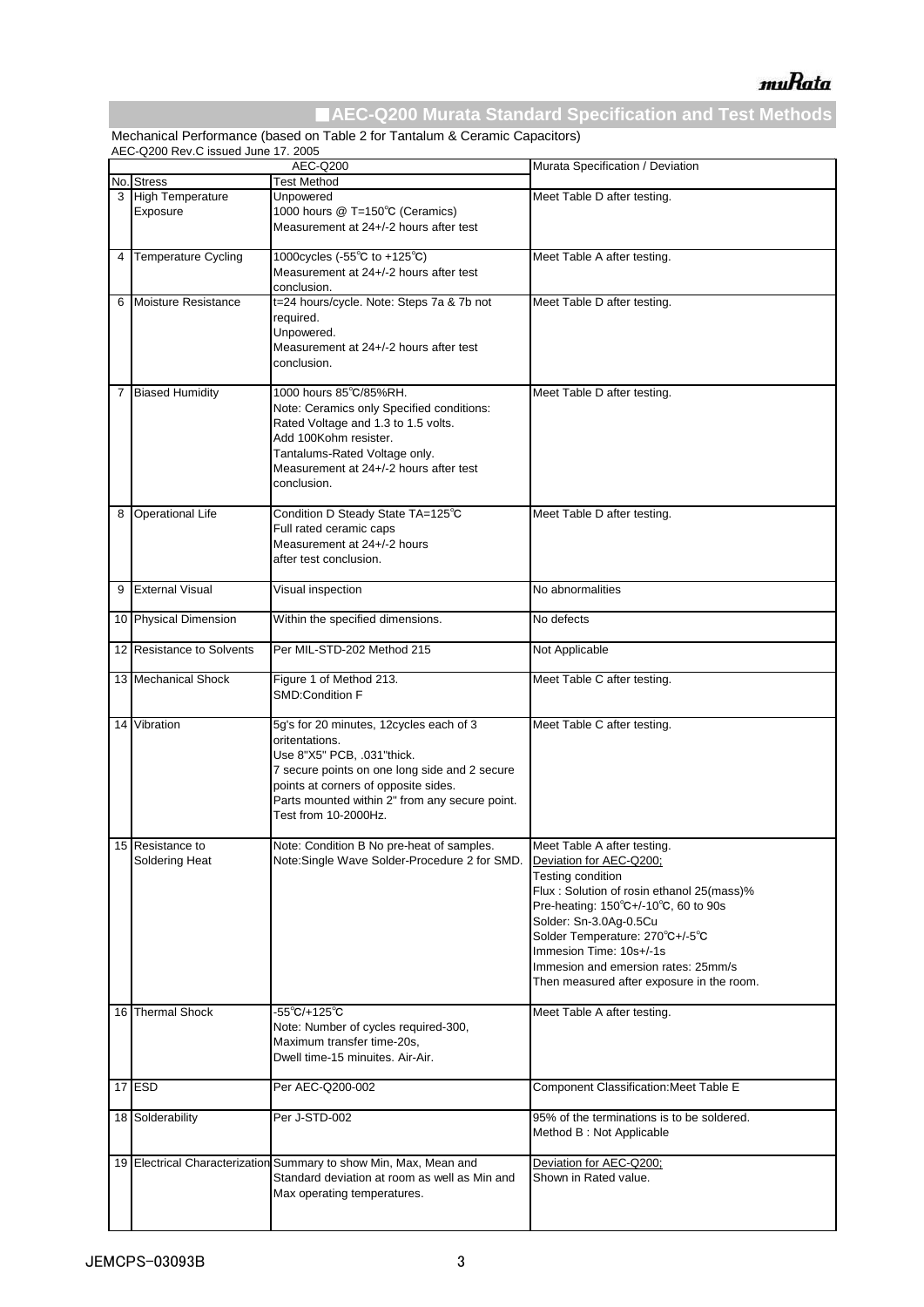Mechanical Performance (based on Table 2 for Tantalum & Ceramic Capacitors) AEC-Q200 Rev.C issued June 17. 2005

| $Q0$ . $Q1$ , $Q2$ , $Q3$ , $Q4$ , $Q5$ , $Q6$ | <b>AEC-Q200</b>                                              | Murata Specification / Deviation                                                                                                                                                                                                                    |
|------------------------------------------------|--------------------------------------------------------------|-----------------------------------------------------------------------------------------------------------------------------------------------------------------------------------------------------------------------------------------------------|
| No. Stress                                     | <b>Test Method</b>                                           |                                                                                                                                                                                                                                                     |
| 21 Board Flex                                  | Appendix 2. Note:2mm(min) for all except 3mm<br>for class 1. | Meet Table B after testing.<br>Deviation for AEC-Q200;<br>It shall be soldered on the Glass-epoxy substrate<br>$(t = 1mm)$ .<br>• Deflection : 2mm<br>• Keeping Time: 30s                                                                           |
|                                                |                                                              | Pressure jig<br>F<br>२२३०<br>Deflection<br>45<br>45<br>Product<br>(in mm)                                                                                                                                                                           |
| 22 Terminal Strength                           | Per AEC-Q200-006<br>A force of 1.8kg<br>for 60s              | The electrode should show no failure after testing.<br>Deviation for AEC-Q200;<br>It shall be soldered on the substrate.<br>• Applying Force: 17.6N<br>• Applying Time: 60s<br>1.0<br>$\epsilon_{\rm 0.8}$<br>$\rightarrow_{0.6}$<br>1.6<br>(in mm) |
| 23 Beam Load Test                              | Per AEC-Q200-003                                             | The chip endure 20N.<br>Deviation for AEC-Q200;<br>Place the capacitor in the beam load fixture as below<br>figure.<br>Pressure Jig: R0.5<br>Iron Board<br>Speed supplied the Stress Load: 0.5mm/s.                                                 |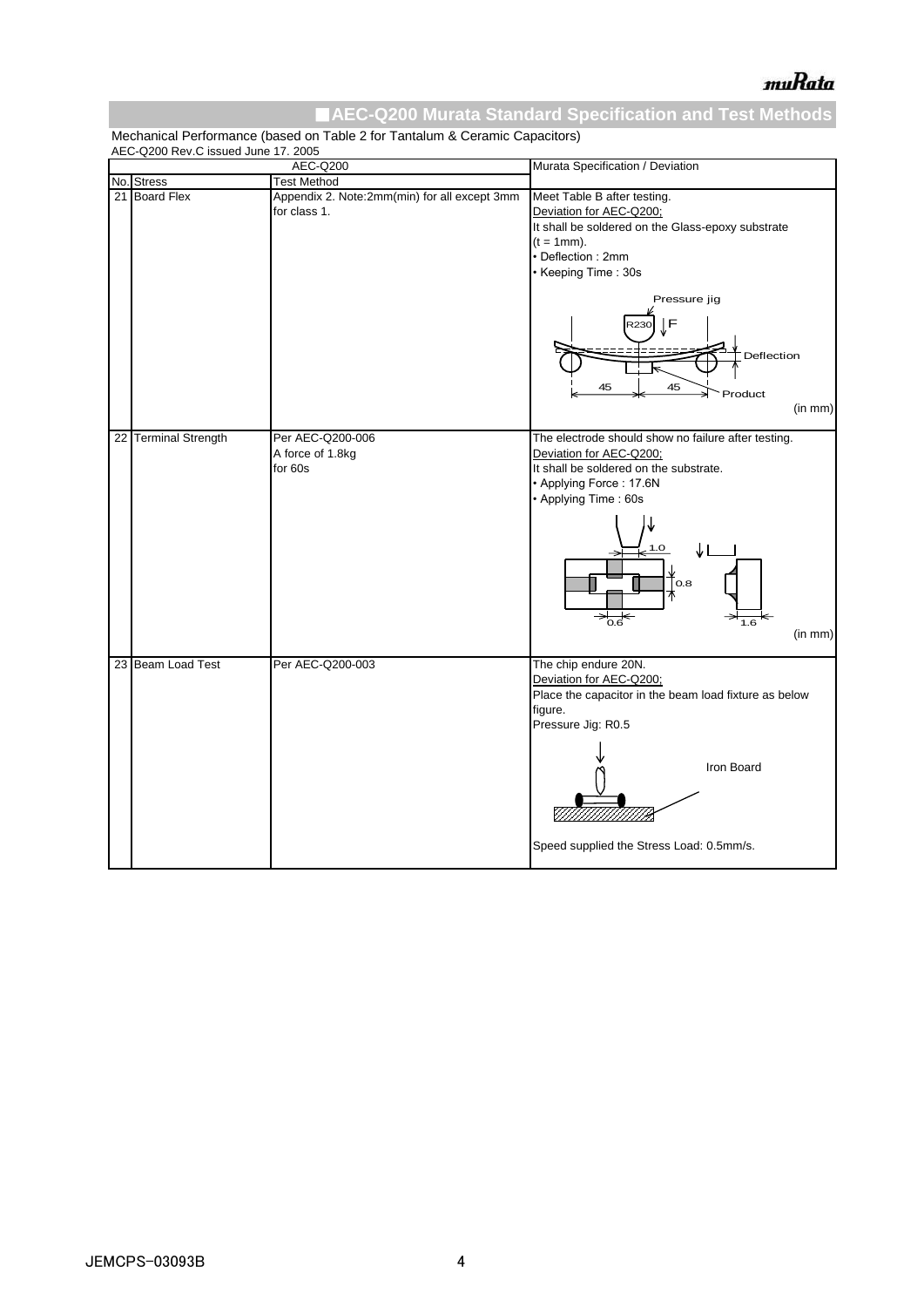Mechanical Performance (based on Table 2 for Tantalum & Ceramic Capacitors) AEC-Q200 Rev.C issued June 17. 2005

Table A

| Appearance           | No damage                             |
|----------------------|---------------------------------------|
| Capacitance Change   | Within +/-7.5% at 20°C                |
| II.R.                | 1000MΩ min. (22pF-470000pF)           |
|                      | 500MΩ min. (1000000pF)                |
| <b>DC</b> Resistance | $0.5$ ? max. $(22pF - 2200pF)$        |
|                      | $0.05\Omega$ max. (22000pF-1000000pF) |

# Tabe B

| Appearance         | No damage                             |
|--------------------|---------------------------------------|
| Capacitance Change | Within $+/-12.5\%$ at 20 $^{\circ}$ C |
| DC Resistance      | $0.5\Omega$ max. (22pF-2200pF)        |
|                    | 0.050 max. (22000pF-1000000pF)        |

# Table C

| Appearance           | No damage                                  |
|----------------------|--------------------------------------------|
| Capacitance          | Meet initial value (Shown in Rated value.) |
| <b>DC Resistance</b> | $0.5\Omega$ max. (22pF-2200pF)             |
|                      | $0.05\Omega$ max. (22000pF-1000000pF)      |

### Table D

| Appearance           | No damage                      |
|----------------------|--------------------------------|
| Capacitance Change   | Within +/-12.5% at 20°C        |
| II.R.                | 1000MΩ min. (22pF-470000pF)    |
|                      | 500M Ω min. (1000000pF)        |
| <b>DC Resistance</b> | $0.5\Omega$ max. (22pF-2200pF) |
|                      | 0.050 max. (22000pF-1000000pF) |

# Table E

| Murata PN       | DC Resistance<br>Value After Testing<br>(ohm) max. | <b>ESD Component</b><br>Classification<br>1C: 1kV(DC) to <2kV(DC) |
|-----------------|----------------------------------------------------|-------------------------------------------------------------------|
| NFM21HC220U1H3D | 0.5                                                | 1C                                                                |
| NFM21HC470U1H3D | 0.5                                                | 1 <sup>C</sup>                                                    |
| NFM21HC101U1H3D | 0.5                                                | 1C                                                                |
| NFM21HC221R1H3D | 0.5                                                | 1 <sup>C</sup>                                                    |
| NFM21HC471R1H3D | 0.5                                                | 1 <sup>C</sup>                                                    |
| NFM21HC102R1H3D | 0.5                                                | 1 <sup>C</sup>                                                    |
| NFM21HC222R1H3D | 0.5                                                | 1 <sup>C</sup>                                                    |
| NFM21HC223R1H3D | 0.05                                               | 1 <sup>C</sup>                                                    |
| NFM21HC104R1A3D | 0.05                                               | 1 <sup>C</sup>                                                    |
| NFM21HC224R1A3D | 0.05                                               | 1 <sup>C</sup>                                                    |
| NFM21HC474R1A3D | 0.05                                               | 1 <sup>C</sup>                                                    |
| NFM21HC105R1C3D | 0.05                                               | 1C                                                                |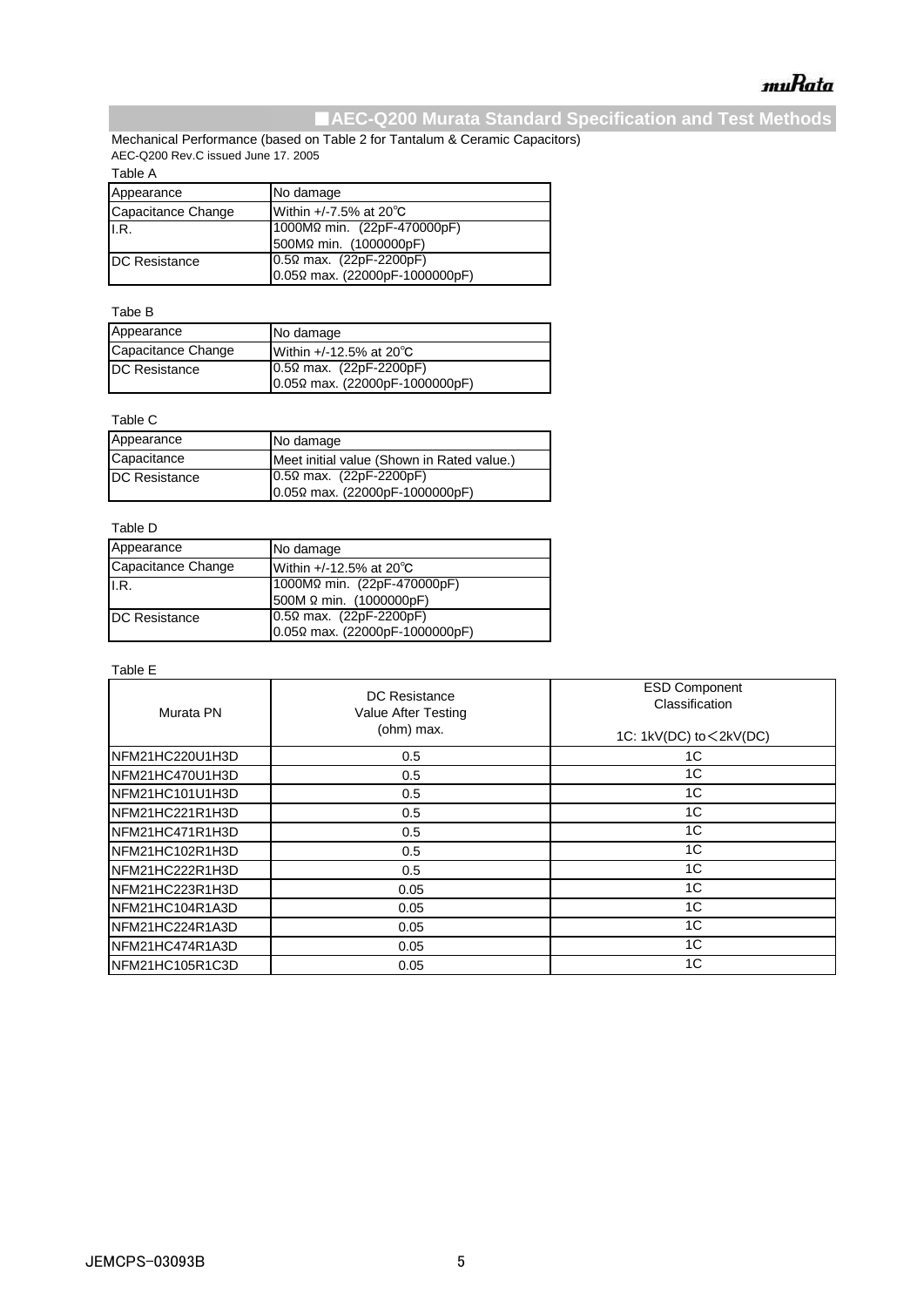

1. Appearance and Dimensions (8mm-wide paper tape)



2. Specification of Taping

(1) Packing quantity (standard quantity)

- 4000 pcs. / reel
- (2) Packing Method
	- Products shall be packaged in the cavity of the base tape and sealed by top tape and bottom tape.
- (3) Sprocket Hole
- The sprocket holes are to the right as the tape is pulled toward the user.
- (4) Base tape and Top tape
	- The base tape and top tape have no spliced point.
- (5) Cavity
	- There shall not be burr in the cavity.

(6) Missing components number Missing components number within 0.1% of the number per reel or 1 pc., whichever is greater, and are not continuous. The specified quantity per reel is kept.

- 3. Pull Strength of Top Tape and Bottom Tape 5N min.
- 4. Peeling off force of top tape 0.1N to 0.6N (minimum value is typical) Speed of Peeling off : 300 mm / min



5. Dimensions of Leader-tape, Trailer and Reel

There shall be leader-tape (top tape and empty tape) and trailer-tape (empty tape) as follows.



(in mm)

JEMCPP-02232A 6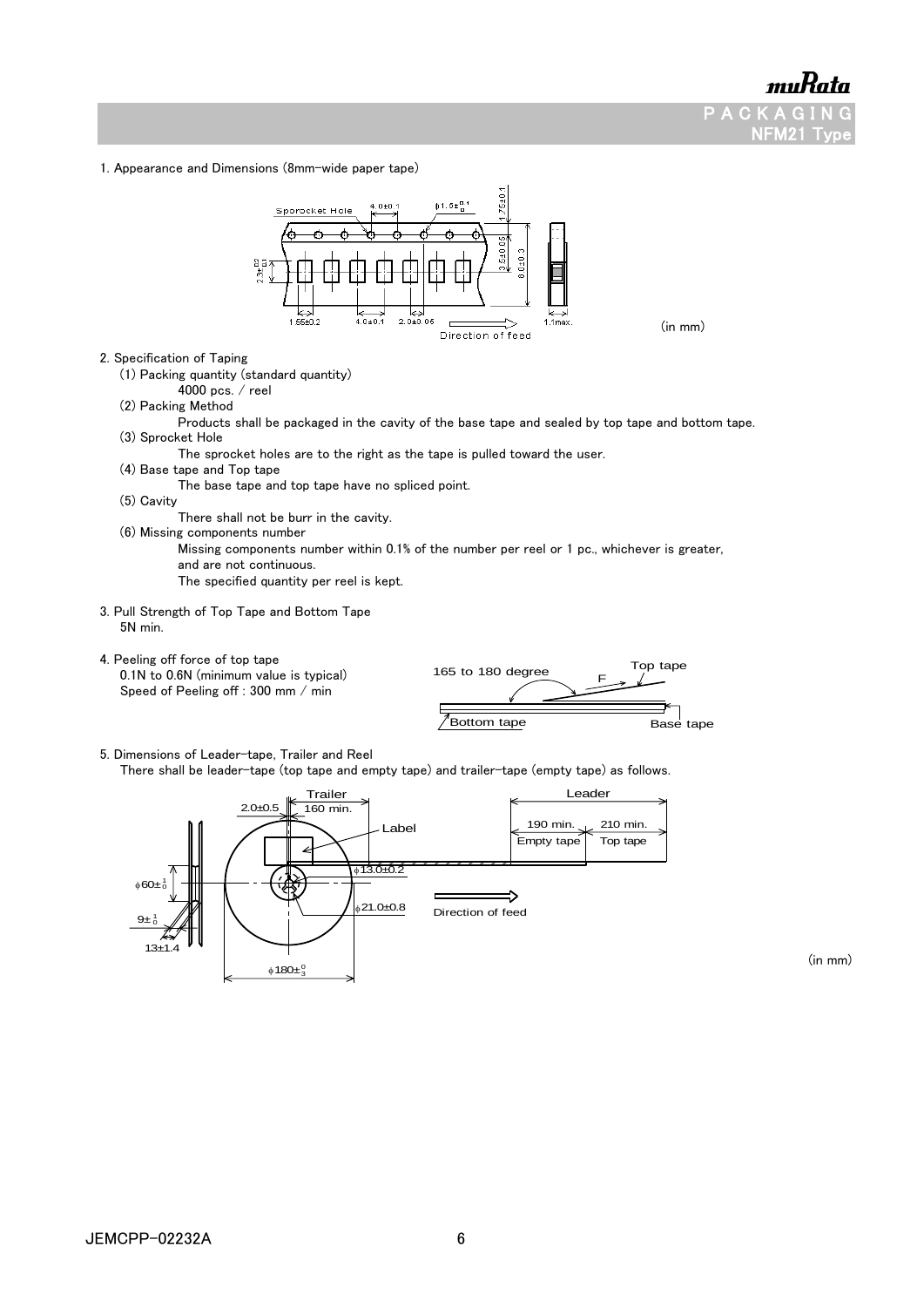# ■Limitation of Applications

Please contact us before using our products for the applications listed below which require especially high reliability for the prevention of defects which might directly cause damage to the third party's life, body or property.

Aircraft equipment ②Aerospace equipment ③Undersea equipment ④Power plant control equipment Medical equipment ⑥Transportation equipment(vehicles,trains,ships,etc.) ⑦Traffic signal equipment Disaster prevention / crime prevention equipment ⑨Data-processing equipment ⑩Application of similar complexity and/or reliability requirements to the applications listed in the above.

# ■Storage and Operation condition

- 1. The performance of 3 Terminals Low ESL Chip Multilayer Ceramic Capacitors (EMIFIL) (henceforth just "capacitors") may be affected by the storage conditions.Please use them promptly after delivery.
- 1-1. Maintain appropriate storage for the capacitors using the following conditions: Room Temperature of +5℃ to +40℃ and a Relative Humidity of 20% to 70%.

 High temperature and humidity conditions and/or prolonged storage may cause deterioration of the packaging materials. If more than six months have elapsed since delivery, check packaging, mounting, etc. before use. In addition, this may cause oxidation of the electrodes. If more than one year has elapsed since delivery, also check the solderability before use.

- 1-2. Corrosive gas can react with the termination (external) electrodes or lead wires of capacitors, and result in poor solderability. Do not store the capacitors in an atmosphere consisting of corrosive gas (e.g.,hydrogen sulfide, sulfur dioxide, chlorine, ammonia gas etc.).
- 1-3. Due to moisture condensation caused by rapid humidity changes, or the photochemical change caused by direct sunlight on the terminal electrodes and/or the resin/epoxy coatings, the solderability and electrical performance may deteriorate. Do not store capacitors under direct sunlight or in high huimidity conditions.

# ■Rating

### **1.Temperature Dependent Characteristics**

- 1. The electrical characteristics of the capacitor can change with temperature.
- 1-1. For capacitors having larger temperature dependency, the capacitance may change with temperature changes. The following actions are recommended in order to ensure suitable capacitance values.
- (1) Select a suitable capacitance for the operating temperature range.
- (2) The capacitance may change within the rated temperature.

 When you use a high dielectric constant type capacitor in a circuit that needs a tight (narrow) capacitance tolerance (e.g., a time-constant circuit), please carefully consider the temperature characteristics, and carefully confirm the various characteristics in actual use conditions and the actual system.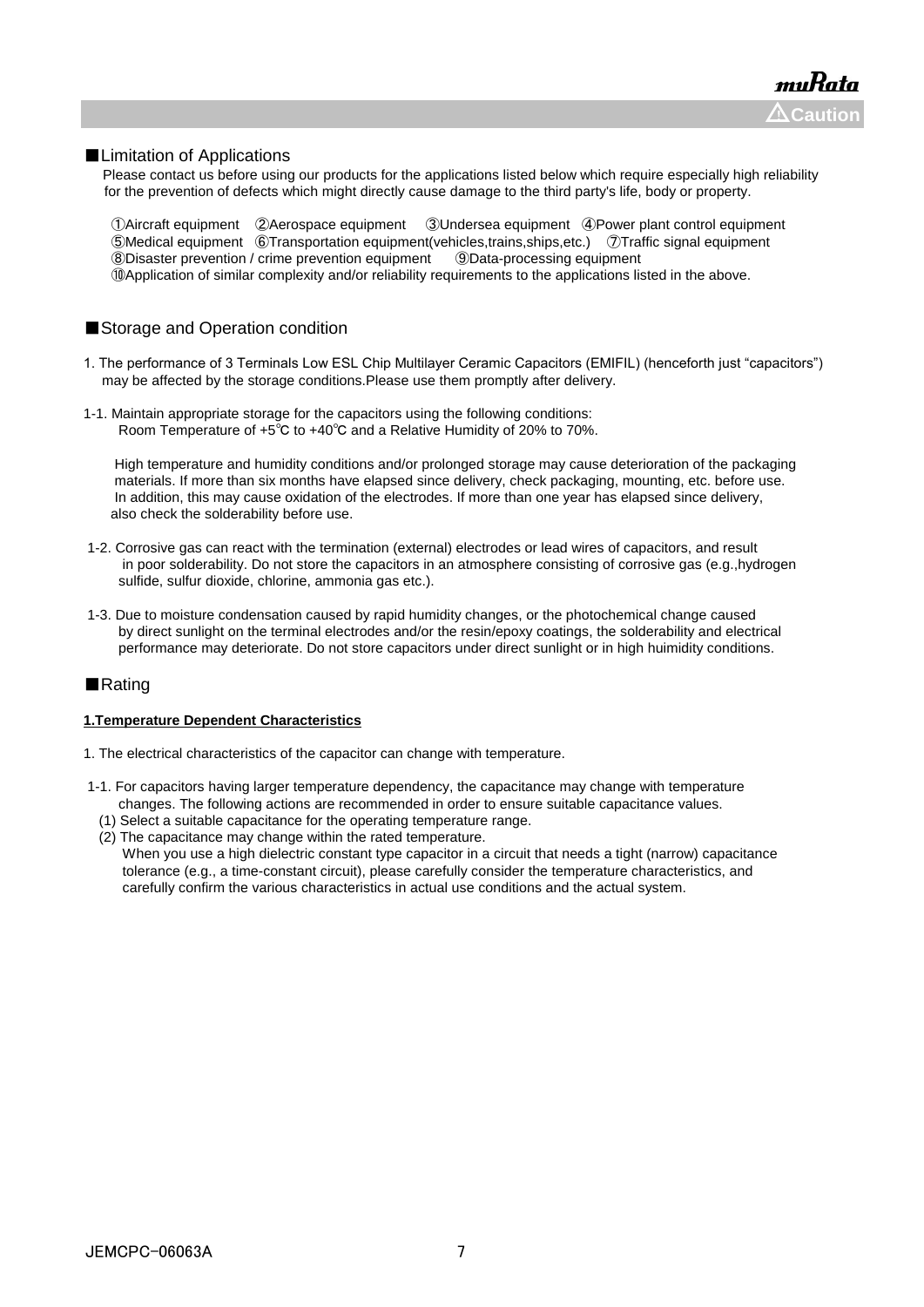## **2.Measurement of Capacitance**

- 1. Measure capacitance with the voltage and frequency specified in the product specifications.
- 1-1. The output voltage of the measuring equipment may decrease occasionally when capacitance is high. Please confirm whether a prescribed measured voltage is impressed to the capacitor.
- 1-2. The capacitance values of high dielectric constant type capacitors change depending on the AC voltage applied. Please consider the AC voltage characteristics when selecting a capacitor to be used in a AC circuit.

# **3.Applied Voltage , Applied Current**

- 1. Do not apply a voltage to the capacitor that exceeds the rated voltage as called out in the specifications.
- 1-1. Applied voltage between the terminals of a capacitor shall be less than or equal to the rated voltage.
	- (1) When AC voltage is superimposed on DC voltage, the zero-to-peak voltage shall not exceed the rated DC voltage. When AC voltage or pulse voltage is applied, the peak-to-peak voltage shall not exceed the rated DC voltage.
	- (2) Abnormal voltages (surge voltage, static electricity, pulse voltage, etc.) shall not exceed the rated DC voltage.



(E:Maximum possible applied voltage.)

1-2. Influence of over voltage

 Over voltage that is applied to the capacitor may result in an electrical short circuit caused by the breakdown of the internal dielectric layers .

The time duration until breakdown depends on the applied voltage and the ambient temperature.

2. The capacitors also have rated currents.

The current flowing between the terminals of a capacitor shall be less than or equal to the rated current. Using the capacitor beyond this range could lead to excessive heat.

### **4.Type of Applied Voltage and Self-heating Temperature**

1.Confirm the operating conditions to make sure that no large current is flowing into the capacitor due to the continuous application of an AC voltage or pulse voltage.

 When a DC rated voltage product is used in an AC voltage circuit or a pulse voltage circuit, the AC current or pulse current will flow into the capacitor; therefore check the self-heating condition.

 Please confirm the surface temperature of the capacitor so that the temperature remains within the upper limits of the operating temperature, including the rise in temperature due to self-heating. When the capacitor is used with a high-frequency voltage or pulse voltage, heat may be generated by dielectric loss.

<Applicable to Rated Voltage of less than 100VDC>

The load should be contained so that the self-heating of the capacitor body remains below 20°C, when measuring at an ambient temperature of 25°C.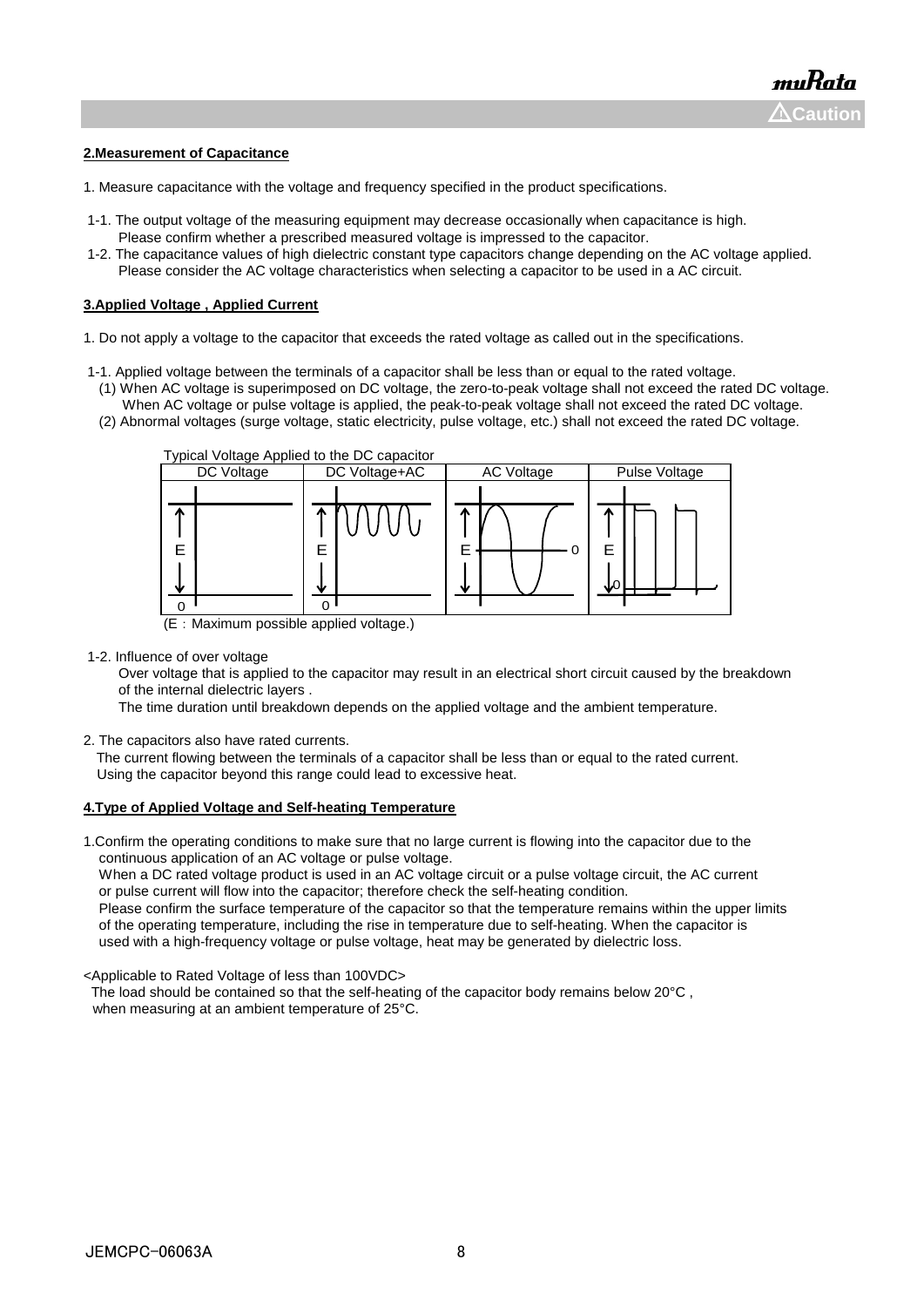

# **5. DC Voltage and AC Voltage Characteristic**

- 1. The capacitance value of a high dielectric constant type capacitor changes depending on the DC voltage applied. Please consider the DC voltage characteristics when a capacitor is selected for use in a DC circuit.
- 1-1. The capacitance of ceramic capacitors may change sharply depending on the applied voltage. Please confirm the following in order to secure the capacitance.
- (1) Determine whether the capacitance change caused by the applied voltage is within the allowed range .
- (2) In the DC voltage characteristics, the rate of capacitance change becomes larger as voltage increases, even if the applied voltage is below the rated voltage. When a high dielectric constant type capacitor is used in a circuit that requires a tight (narrow) capacitance tolerance (e.g., a time constant circuit), please carefully consider the voltage characteristics, and confirm the various characteristics in the actual operating conditions of the system.
- 2. The capacitance values of high dielectric constant type capacitors changes depending on the AC voltage applied. Please consider the AC voltage characteristics when selecting a capacitor to be used in a AC circuit.

### **6. Capacitance Aging**

1. The high dielectric constant type capacitors have an Aging characteristic in which the capacitance value decreases with the passage of time.

 When you use a high dielectric constant type capacitors in a circuit that needs a tight (narrow) capacitance tolerance (e.g., a time-constant circuit), please carefully consider the characteristics of these capacitors, such as their aging, voltage, and temperature characteristics. In addition, check capacitors using your actual appliances at the intended environment and operating conditions.

### **7.Vibration and Shock**

- 1. Please confirm the kind of vibration and/or shock, its condition, and any generation of resonance. Please mount the capacitor so as not to generate resonance, and do not allow any impact on the terminals.
- 2. Mechanical shock due to being dropped may cause damage or a crack in the dielectric material of the capacitor. Do not use a dropped capacitor because the quality and reliability may be deteriorated.
- 3. When printed circuit boards are piled up or handled, the corner of another printed circuit board should not be allowed to hit the capacitor in order to avoid a crack or other damage to the capacitor.

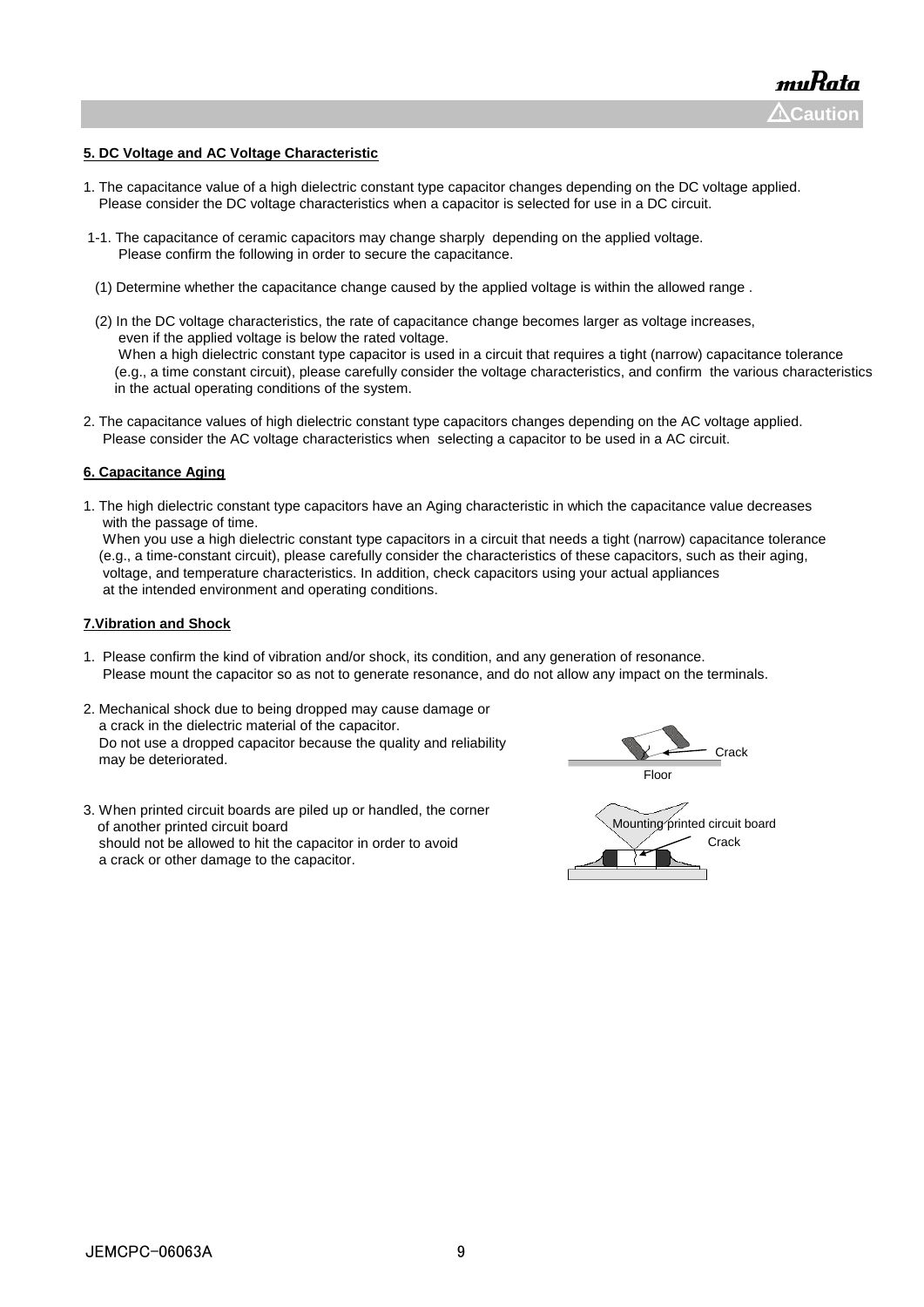# ■Soldering and Mounting

# **1.Mounting Position**

- 1. Confirm the best mounting position and direction that minimizes the stress imposed on the capacitor during flexing or bending the printed circuit board.
- 1-1.Choose a mounting position that minimizes the stress imposed on the chip during flexing or bending of the board. [Component Direction]



Locate chip horizontal to the direction in which stress acts.

(Bad Example) (Good Example)

[Chip Mounting Close to Board Separation Point]

It is effective to implement the following measures, to reduce stress in separating the board.

It is best to implement all of the following three measures; however, implement as many measures as possible to reduce stress.

| <b>Contents of Measures</b>                                                                  | <b>Stress Level</b> |
|----------------------------------------------------------------------------------------------|---------------------|
| $(1)$ Turn the mounting direction of the component parallel to the board separation surface. | $A > D^*1$          |
| $(2)$ Add slits in the board separation part.                                                | A > B               |
| $(3)$ Keep the mounting position of the component away from the board separation surface.    | A > C               |



\*1 A > D is valid when stress is added vertically to the perforation as with Hand Separation. If a Cutting Disc is used, stress will be diagonal to the PCB, therefore  $A > D$  is invalid.

### [Mounting Capacitors Near Screw Holes]

When a capacitor is mounted near a screw hole, it may be affected by the board deflection that occurs during the tightening of the screw. Mount the capacitor in a position as far away from the screw holes as possible.



2. If you mount the capacitor near components that generate heat, take note of the heat from the other components and carefully check the self-heating of the capacitor before using.

If there is significant heat radiation from other components, it could lower the insulation resistance of the capacitor or produce excessive heat.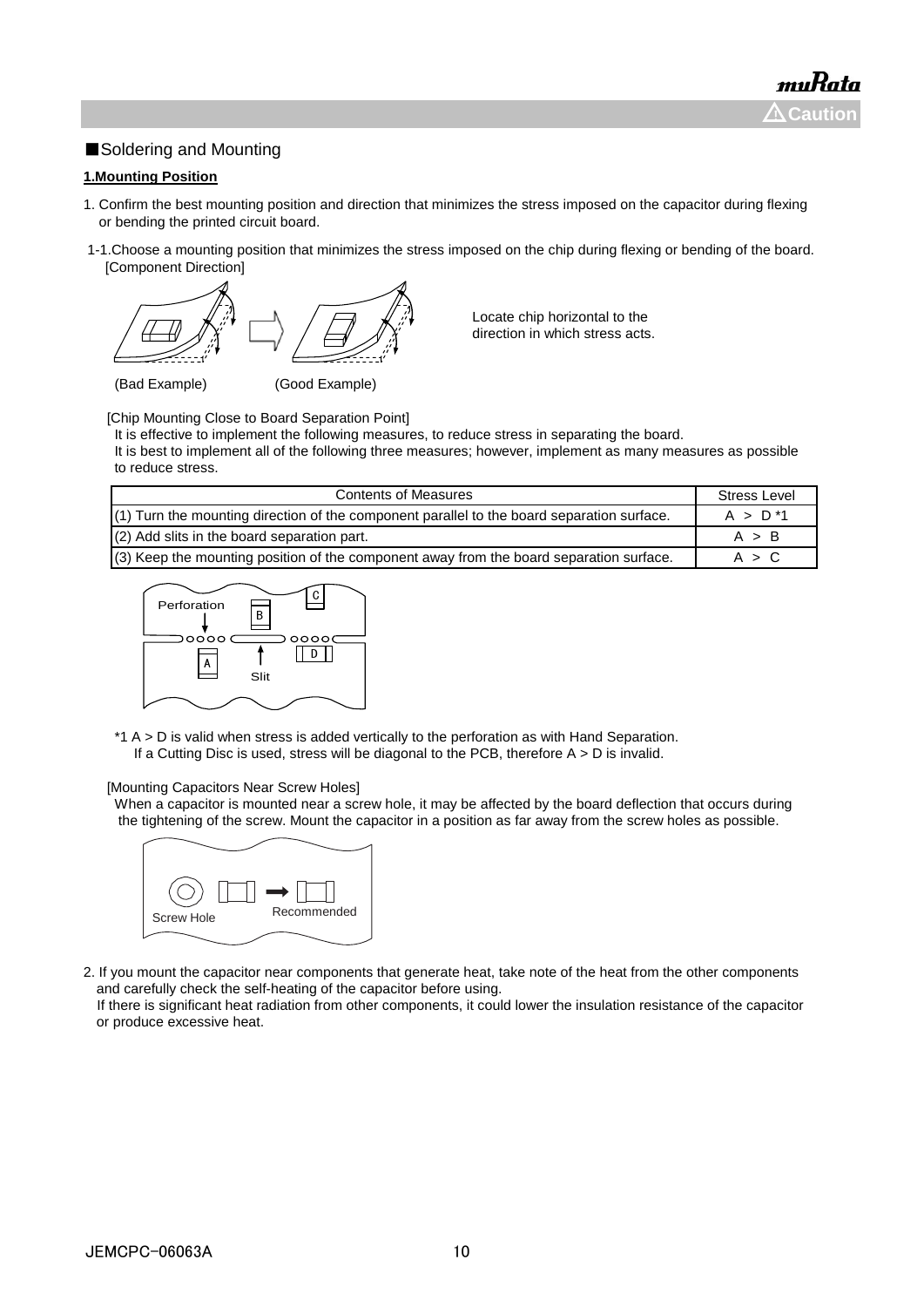muRata  $\bigwedge$ Cautio

### **2.Information before Mounting**

- 1. Do not re-use capacitors that were removed from the equipment.
- 2. Confirm capacitance characteristics under actual applied voltage.
- 3. Confirm the mechanical stress under actual process and equipment use.
- 4. Confirm the rated capacitance, rated voltage and other electrical characteristics before assembly.
- 5. Prior to use, confirm the solderability of capacitors that were in long-term storage.
- 6. Prior to measuring capacitance, carry out a heat treatment for capacitors that were in long-term storage.
- 7.The use of Sn-Zn based solder will deteriorate the reliability of the MLCC. Please contact our sales representative or product engineers on the use of Sn-Zn based solder in advance.

### **3.Maintenance of the Mounting (pick and place) Machine**

- 1. Make sure that the following excessive forces are not applied to the capacitors. Check the mounting in the actual device under actual use conditions ahead of time.
- 1-1. In mounting the capacitors on the printed circuit board, any bending force against them shall be kept to a minimum to prevent them from any damage or cracking. Please take into account the following precautions and recommendations for use in your process.
- (1) Adjust the lowest position of the pickup nozzle so as not to bend the printed circuit board.



2.Dirt particles and dust accumulated in the suction nozzle and suction mechanism prevent the nozzle from moving smoothly. This creates excessive force on the capacitor during mounting, causing cracked chips. Also, the locating claw, when worn out, imposes uneven forces on the chip when positioning, causing cracked chips. The suction nozzle and the locating claw must be maintained, checked and replaced periodically.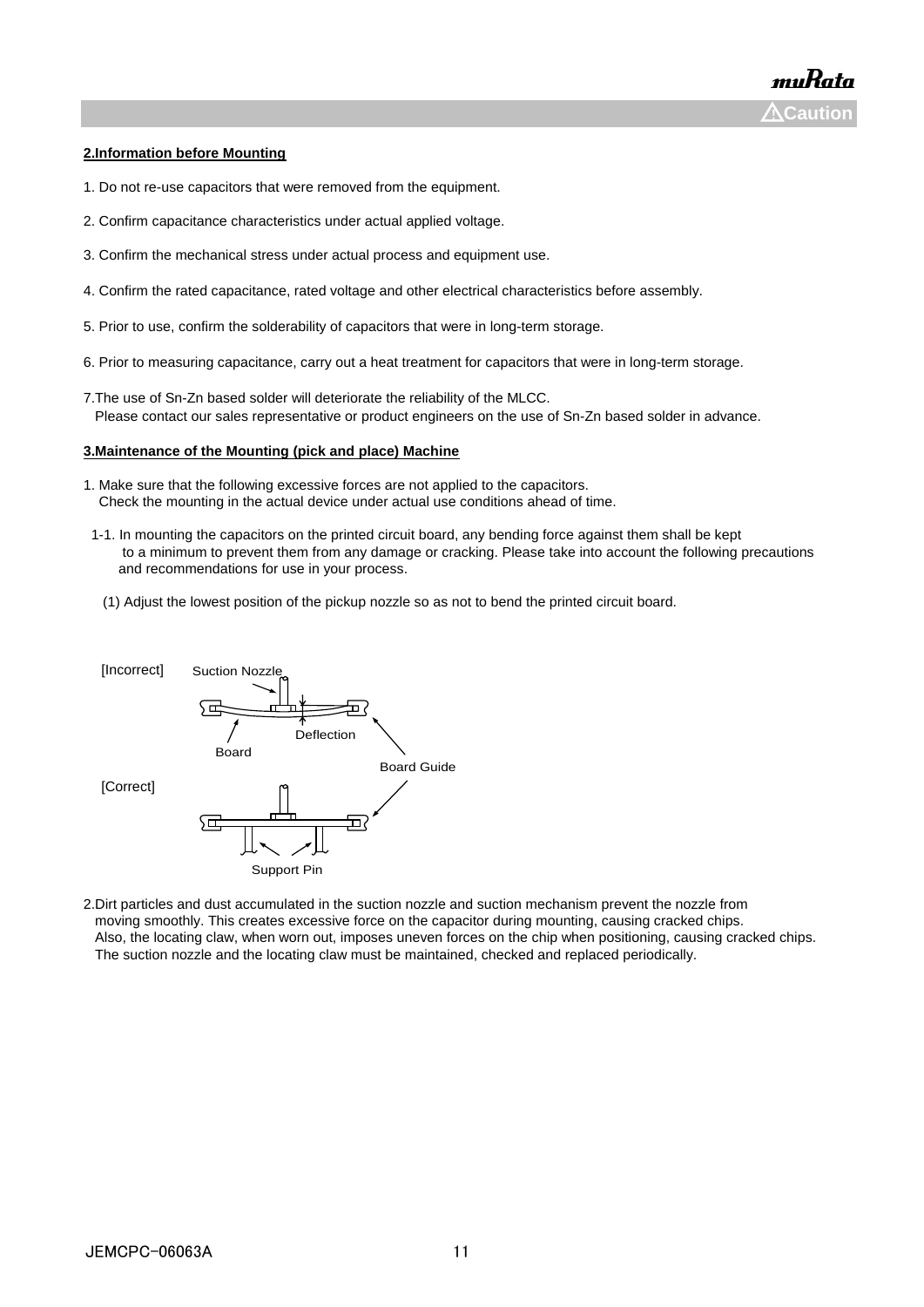# **4-1.Reflow Soldering**

- 1. When sudden heat is applied to the components, the **[Standard Conditions for Reflow Soldering]**  mechanical strength of the components will decrease because a sudden temperature change causes deformation inside the components. In order to prevent mechanical damage to the components, preheating is required for both the components and the PCB. Preheating conditions are shown in table 1. It is required to keep the temperature differential between the solder and the components surface (ΔT) as small as possible.
- 2. When components are immersed in solvent after mounting, be sure to maintain the temperature difference (ΔT) between the component and the solvent within the range shown in the table 1.

## Table 1

| <b>Series</b>                 | Chip Dimension(L/W)<br>Code I |                         | <b>Temperature Differential</b> |  |
|-------------------------------|-------------------------------|-------------------------|---------------------------------|--|
| <b>NFM</b>                    | 21/31                         |                         | $\Delta T \leq 190^{\circ}C$    |  |
| <b>Recommended Conditions</b> |                               |                         |                                 |  |
|                               |                               | <b>Lead Free Solder</b> |                                 |  |
| Peak Temperature              |                               |                         | 240 to $260^{\circ}$ C          |  |



60-120 seconds 30-60 seconds

### [Allowable Reflow Soldering Temperature and Time]



 In the case of repeated soldering, the accumulated soldering time must be within the range shown above.

Lead Free Solder: Sn-3.0Ag-0.5Cu

Atmosphere  $\blacksquare$  Air or  $N_2$ 

3. When a capacitor is mounted at a temperature lower than the peak reflow temperature recommended by the solder manufacturer, the following quality problems can occur. Consider factors such as the placement of peripheral components and the reflow temperature setting to prevent the capacitor's reflow temperature from dropping below the peak temperature specified. Be sure to evaluate the mounting situation beforehand and verify that none of the following problems occur.

- ・Drop in solder wettability
- ・Solder voids
- ・Possible occurrence of whiskering
- ・Drop in bonding strength
- ・Drop in self-alignment properties

・Possible occurrence of tombstones and/or shifting on the land patterns of the circuit board

### 4. Optimum Solder Amount for Reflow Soldering

4-1. Overly thick application of solder paste results in a excessive solder fillet height.

- This makes the chip more susceptible to mechanical and thermal stress on the board and may cause the chips to crack. 4-2. Too little solder paste results in a lack of adhesive strength on the termination, which may result in chips breaking loose from the PCB.
- 4-3. Please confirm that solder has been applied smoothly to the termination.

# [Guideline of solder paste thickness] 100 to 150μm : NFM21HC/31HK



Make sure not to impose any abnormal mechanical shocks to the PCB.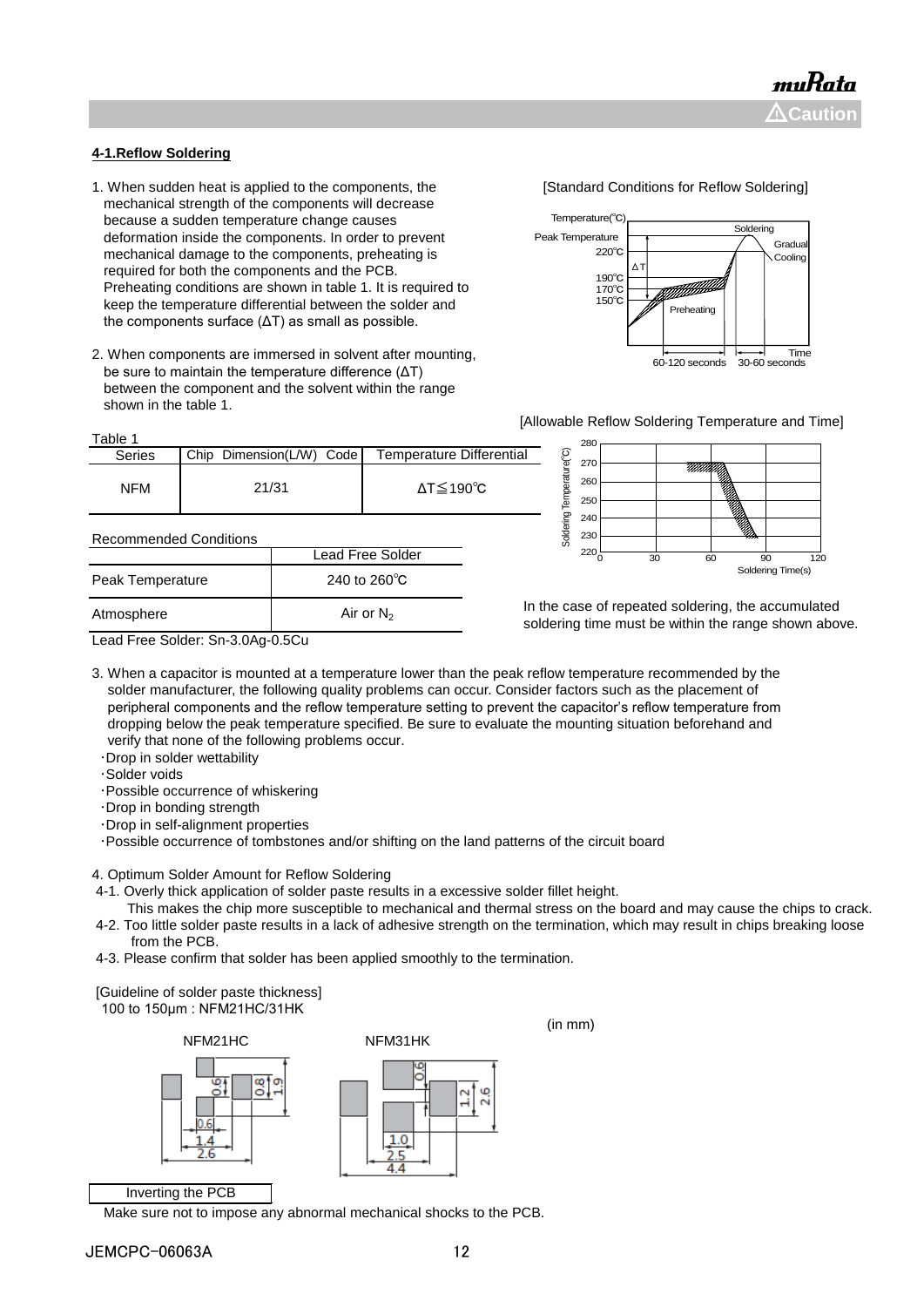muRata  $\underline{\Lambda}$ Caution

# **4-2.Flow Soldering**

1. Do not apply flow soldering to chips not listed in Table 2. [Standard Conditions for Flow Soldering]

|--|--|

| Table Z       |                                                     |                              |
|---------------|-----------------------------------------------------|------------------------------|
| <b>Series</b> | Chip Dimension(L/W) Code   Temperature Differential |                              |
| <b>NFM</b>    | 31                                                  | $\Delta T \leq 150^{\circ}C$ |





In the case of repeated soldering, the accumulated soldering time must be within the range shown above.

- 2. When sudden heat is applied to the components, the mechanical strength of the components will decrease because a sudden temperature change causes deformation inside the components. In order to prevent mechanical damage to the components, preheating is required for both of the components and the PCB. Preheating conditions are shown in table 2. It is required to [Allowable Flow Soldering Temperature and Time] keep the temperature differential between the solder and the components surface (ΔT) as low as possible.
- 3. Excessively long soldering time or high soldering temperature can result in leaching of the terminations, causing poor adhesion or a reduction in capacitance value due to loss of contact between the inner electrodes and terminations.
- 4. When components are immersed in solvent after mounting, be sure to maintain the temperature differential (ΔT) between the component and solvent within the range shown in the table 2.

| <b>Recommended Conditions</b> |  |
|-------------------------------|--|
|                               |  |

|                                    | <b>Lead Free Solder</b> |
|------------------------------------|-------------------------|
| <b>Preheating Peak Temperature</b> | 140 to 160 $\degree$ C  |
| Soldering Peak Temperature         | 250 to $260^{\circ}$ C  |
| Atmosphere                         | Air or $N_2$            |

Lead Free Solder: Sn-3.0Ag-0.5Cu

# 5. Optimum Solder Amount for Flow Soldering

 5-1. The top of the solder fillet should be lower than the thickness of the components. If the solder amount is excessive, the risk of cracking is higher during board bending or any other stressful condition.

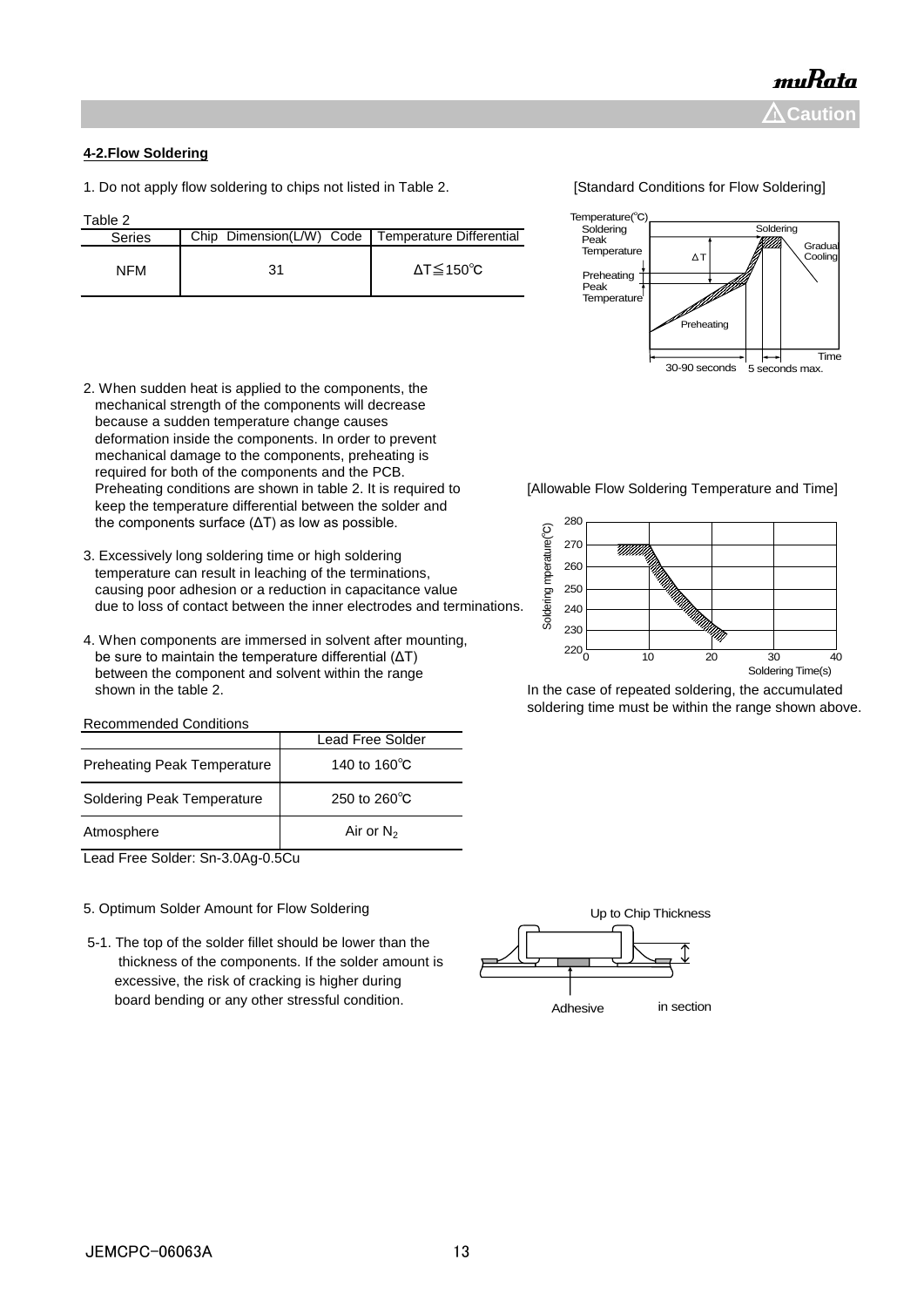## **4-3.Correction of Soldered Portion**

When sudden heat is applied to the capacitor, distortion caused by the large temperature difference occurs internally, and can be the cause of cracks. Capacitors also tend to be affected by mechanical and thermal stress depending on the board preheating temperature or the soldering fillet shape, and can be the cause of cracks. Please refer to "1. PCB Design" or "3. Optimum solder amount" for the solder amount and the fillet shapes.

1. Correction with a Soldering Iron

- 1-1. In order to reduce damage to the capacitor, be sure to preheat the capacitor and the mounting board.
- Preheat to the temperature range shown in Table 3. A hot plate, hot air type preheater, etc. can be used for preheating. 1-2. After soldering, do not allow the component/PCB to cool down rapidly.
- 1-3. Perform the corrections with a soldering iron as quickly as possible. If the soldering iron is applied too long, there is a possibility of causing solder leaching on the terminal electrodes, which will cause deterioration of the adhesive strength and other problems.

Table 3

| Series | Chip<br>Dimension<br>L(W)<br>Code | Temperature of<br>Soldering Iron Tip | Preheating<br>Temperature | Temperature<br>$Differential(\Delta T)$ | Atmosphere |
|--------|-----------------------------------|--------------------------------------|---------------------------|-----------------------------------------|------------|
| NFM    | 21/31                             | 350°C max.                           | $150^{\circ}$ C min.      | ΔT≤190℃                                 | Air        |

Lead Free Solder: Sn-3.0Ag-0.5Cu

\* Please manage  $\Delta$  T in the temperature of soldering iron and the preheating temperature.

2. Correction with Spot Heater

 Compared to local heating with a soldering iron, hot air heating by a spot heater heats the overall component and board, therefore, it tends to lessen the thermal shock. In the case of a high density mounted board, a spot heater can also prevent concerns of the soldering iron making direct contact with the component.

- 2-1. If the distance from the hot air outlet of the spot heater to the component is too close, cracks may occur due to thermal shock. To prevent this problem, follow the conditions shown in Table 4.
- 2-2. In order to create an appropriate solder fillet shape, it is recommended that hot air be applied at the angle shown in Figure 1.

| Table 4                                      |                                                          |                            |
|----------------------------------------------|----------------------------------------------------------|----------------------------|
| <b>Distance</b>                              | 5mm or more                                              |                            |
| Hot Air Application angle                    | 145° *Figure 1                                           |                            |
| Hot Air Temperature Nozzle Outlet 400°C max. |                                                          |                            |
| <b>Application Time</b>                      | Less than 10 seconds<br>$(3216M / 1206$ size or smaller) | (3216M : Metric size code) |



3. Optimum solder amount when re-working with a soldering iron

 3-1. If the solder amount is excessive, the risk of cracking is higher during board bending or any other stressful condition. Too little solder amount results in a lack of adhesive strength on the termination, which may result in chips breaking loose from the PCB.

Please confirm that solder has been applied smoothly is in section is in section and rising to the end surface of the chip.

- 3-2. A soldering iron with a tip of ø3mm or smaller should be used. It is also necessary to keep the soldering iron from touching the components during the re-work.
- 3-3. Solder wire with ø0.5mm or smaller is required for soldering.

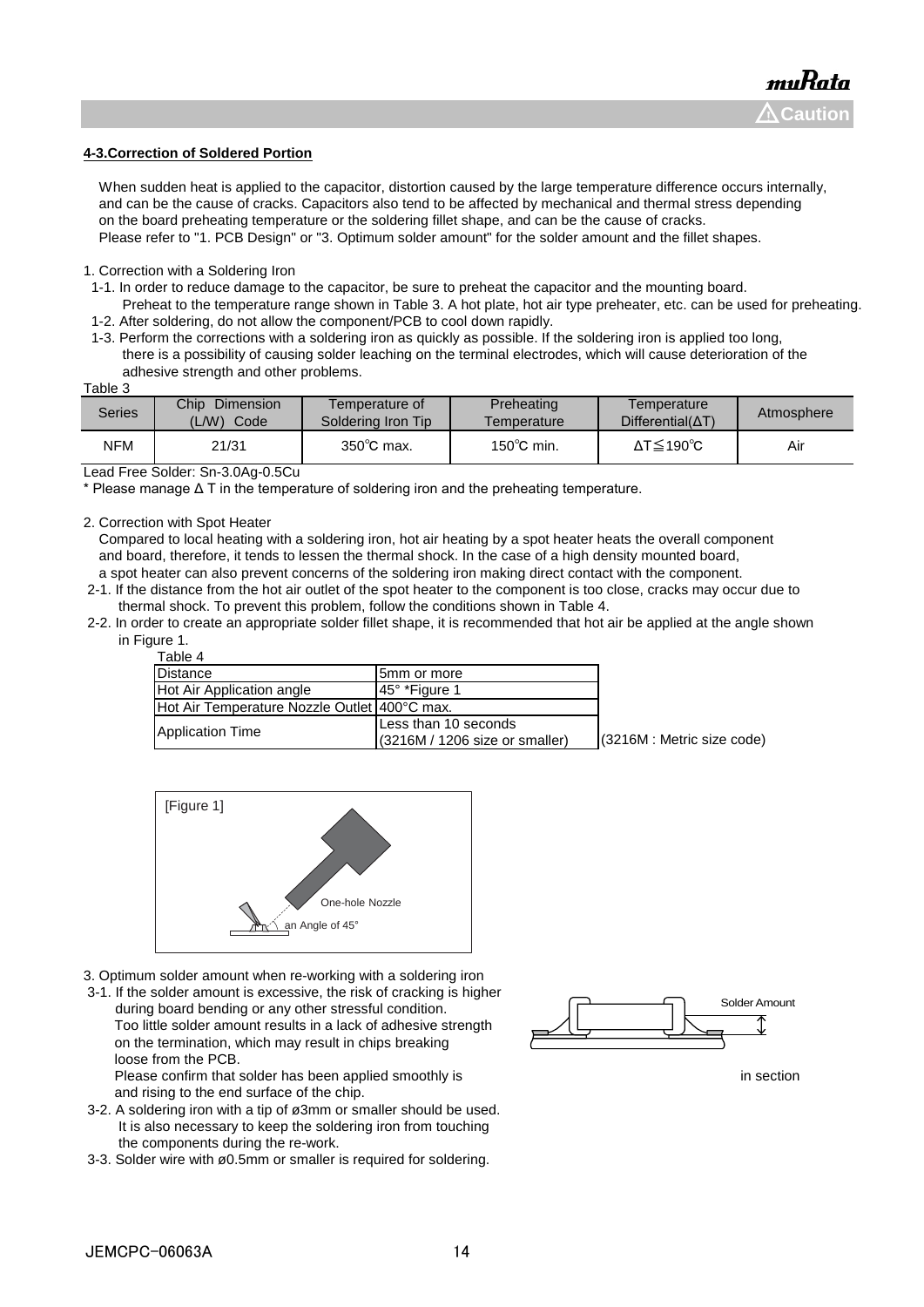# **5.Washing**

 Excessive ultrasonic oscillation during cleaning can cause the PCBs to resonate, resulting in cracked chips or broken solder joints. Before starting your production process, test your cleaning equipment / process to insure it does not degrade the capacitors.

## **6.Electrical Test on Printed Circuit Board**

- 1. Confirm position of the support pin or specific jig, when inspecting the electrical performance of a capacitor after mounting on the printed circuit board.
	- 1-1. Avoid bending the printed circuit board by the pressure of a test-probe, etc. The thrusting force of the test probe can flex the PCB, resulting in cracked chips or open solder joints. Provide support pins on the back side of the PCB to prevent warping or flexing. Install support pins as close to the test-probe as possible.
	- 1-2. Avoid vibration of the board by shock when a test -probe contacts a printed circuit board.



# **7.Printed Circuit Board Cropping**

- 1. After mounting a capacitor on a printed circuit board, do not apply any stress to the capacitor that caused bending or twisting the board.
	- 1-1. In cropping the board, the stress as shown may cause the capacitor to crack. Cracked capacitors may cause deterioration of the insulation resistance, and result in a short. Avoid this type of stress to a capacitor.





- 2. Check the cropping method for the printed circuit board in advance.
	- 2-1. Printed circuit board cropping shall be carried out by using a jig or an apparatus (Disc separator, router type separator, etc.) to prevent the mechanical stress that can occur to the board.

| <b>Board Separation Method</b> | Hand Separation                                                                       | (1) Board Separation Jig<br><b>Nipper Separation</b>              | <b>Board Separation Apparatus</b>                                                                          |                          |  |
|--------------------------------|---------------------------------------------------------------------------------------|-------------------------------------------------------------------|------------------------------------------------------------------------------------------------------------|--------------------------|--|
|                                |                                                                                       |                                                                   | 2) Disc Separator                                                                                          | 3) Router Type Separator |  |
| Level of stress on board       | High                                                                                  | Medium                                                            | Medium                                                                                                     | Low                      |  |
| Recommended                    | ×                                                                                     | Δ*                                                                | Δ*                                                                                                         |                          |  |
| <b>Notes</b>                   | Hand and nipper<br>separation apply a high<br>level of stress.<br>Use another method. | Board handling<br>Board bending direction<br>Layout of capacitors | Board handling<br>Layout of slits<br>Design of V groove<br>Arrangement of blades<br>Controlling blade life | Board handling           |  |

<sup>\*</sup> When a board separation jig or disc separator is used, if the following precautions are not observed, a large board deflection stress will occur and the capacitors may crack. Use router type separator if at all possible.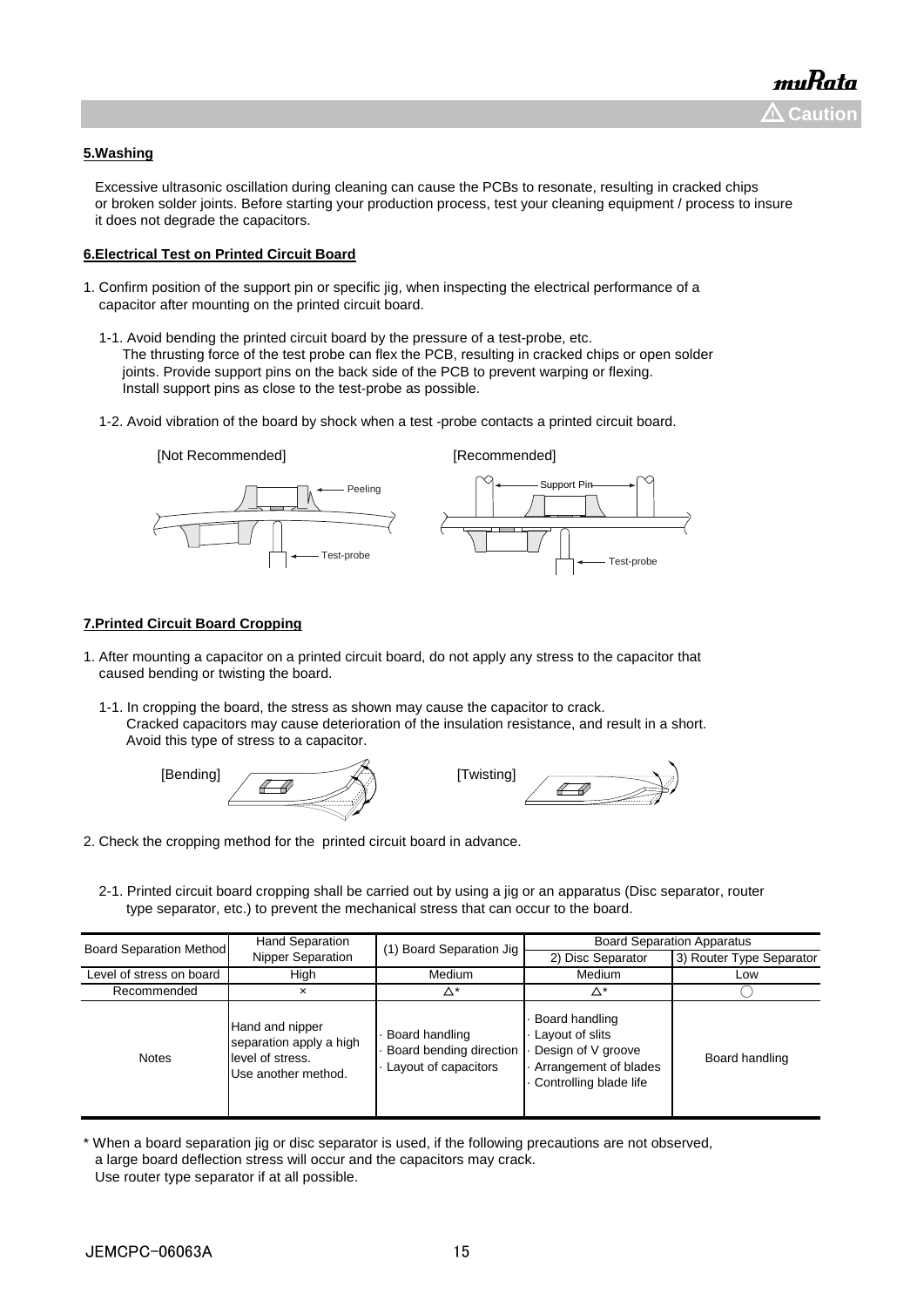# (1) Example of a suitable jig

[In the case of Single-side Mounting]

An outline of the board separation jig is shown as follows.

 Recommended example: Stress on the component mounting position can be minimized by holding the portion close to the jig, and bend in the direction towards the side where the capacitors are mounted. Not recommended example: The risk of cracks occurring in the capacitors increases due to large stress being applied to the component mounting position, if the portion away from the jig is held and bent in the direction opposite the side where the capacitors are mounted.





[In the case of Double-sided Mounting]

 Since components are mounted on both sides of the board, the risk of cracks occurring can not be avoided with the above method. Therefore, implement the following measures to prevent stress from being applied to the components. (Measures)

- (1) Consider introducing a router type separator.
	- If it is difficult to introduce a router type separator, implement the following measures. (Refer to item 1. Mounting Position)
- (2) Mount the components parallel to the board separation surface.
- (3) When mounting components near the board separation point, add slits in the separation position near the component.
- (4) Keep the mounting position of the components away from the board separation point.

# (2) Example of a Disc Separator

 An outline of a disc separator is shown as follows. As shown in the Principle of Operation, the top blade and bottom blade are aligned with the V-grooves on the printed circuit board to separate the board. In the following case, board deflection stress will be applied and cause cracks in the capacitors.

- (1) When the adjustment of the top and bottom blades are misaligned, such as deviating in the top-bottom, left-right or front-rear directions
- (2) The angle of the V groove is too low, depth of the V groove is too shallow, or the V groove is misaligned top-bottom

 IF V groove is too deep, it is possible to brake when you handle and carry it. Carefully design depth of the V groove with consideration about strength of material of the printed circuit board.



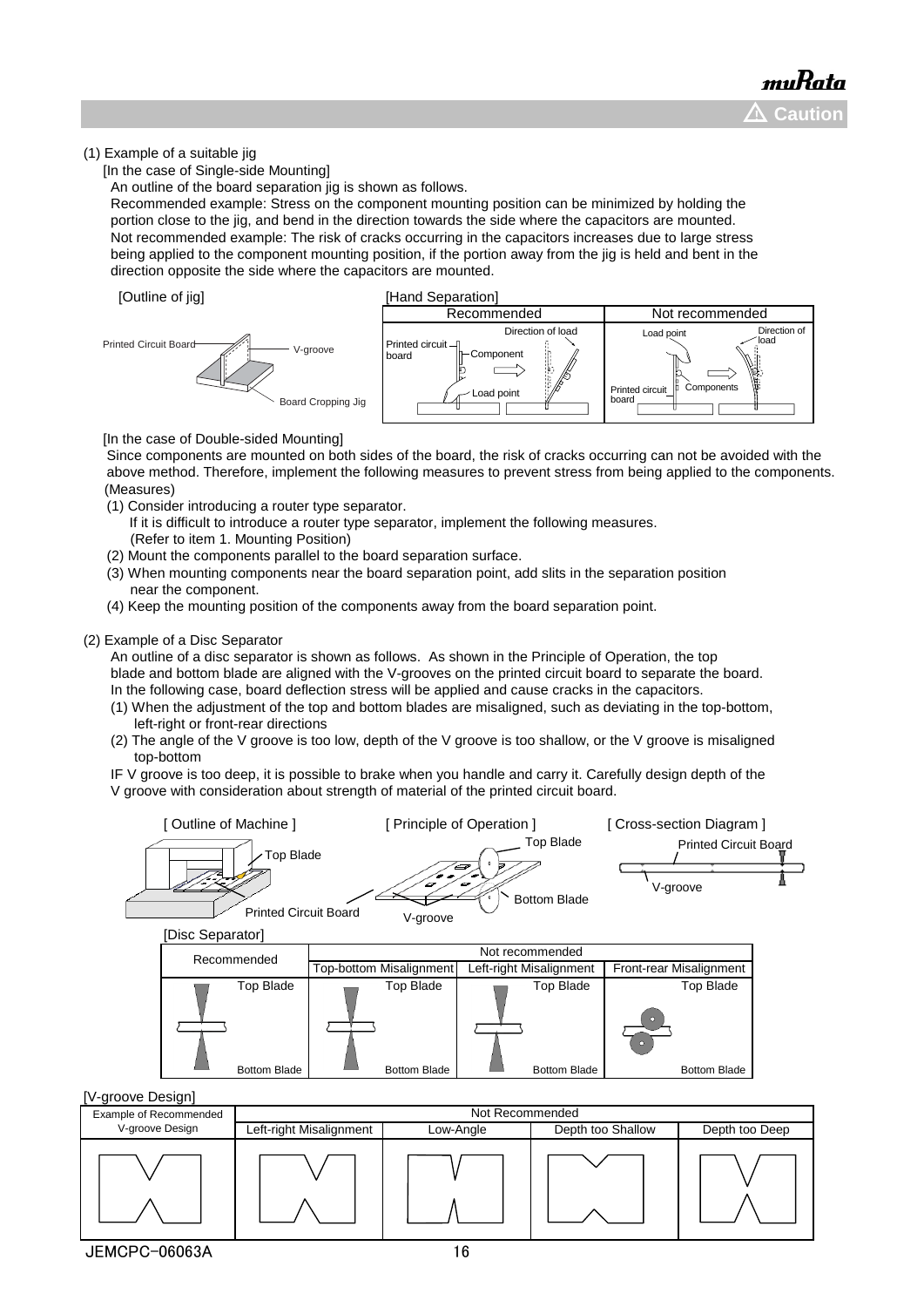muRata  $\Delta$ Caution

(3) Example of Router Type Separator

 The router type separator performs cutting by a router rotating at a high speed. Since the board does not bend in the cutting process, stress on the board can be suppressed during board separation. When attaching or removing boards to/from the router type separator, carefully handle the boards to prevent bending.

# **8. Assembly**

1. Handling

 If a board mounted with capacitors is held with one hand, the board may bend. Firmly hold the edges of the board with both hands when handling.

If a board mounted with capacitors is dropped, cracks may occur in the capacitors.

Do not use dropped boards, as there is a possibility that the quality of the capacitors may be impaired.

- 2. Attachment of Other Components
- 2-1. Mounting of Other Components

 Pay attention to the following items, when mounting other components on the back side of the board after capacitors have been mounted on the opposite side.

 When the bottom dead point of the suction nozzle is set too low, board deflection stress may be applied to the capacitors on the back side (bottom side), and cracks may occur in the capacitors.

 · After the board is straightened, set the bottom dead point of the nozzle on the upper surface of the board. · Periodically check and adjust the bottom dead point.



- 2-2. Inserting Components with Leads into Boards
	- When inserting components (transformers, IC, etc.) into boards, bending the board may cause cracks in the capacitors or cracks in the solder. Pay attention to the following.
	- · Increase the size of the holes to insert the leads, to reduce the stress on the board during insertion.
	- · Fix the board with support pins or a dedicated jig before insertion.
	- · Support below the board so that the board does not bend. When using support pins on the board, periodically confirm that there is no difference in the height of each support pin.

Component with Leads



2-3. Attaching/Removing Sockets and/or Connectors

 Insertion and removal of sockets and connectors, etc., might cause the board to bend. Please insure that the board does not warp during insertion and removal of sockets and connectors, etc., or the bending may damage mounted components on the board.



### 2-4. Tightening Screws

 The board may be bent, when tightening screws, etc. during the attachment of the board to a shield or chassis. Pay attention to the following items before performing the work.

- · Plan the work to prevent the board from bending.
- · Use a torque screwdriver, to prevent over-tightening of the screws.
- · The board may bend after mounting by reflow soldering, etc. Please note, as stress may be applied to the chips by forcibly flattening the board when tightening the screws.



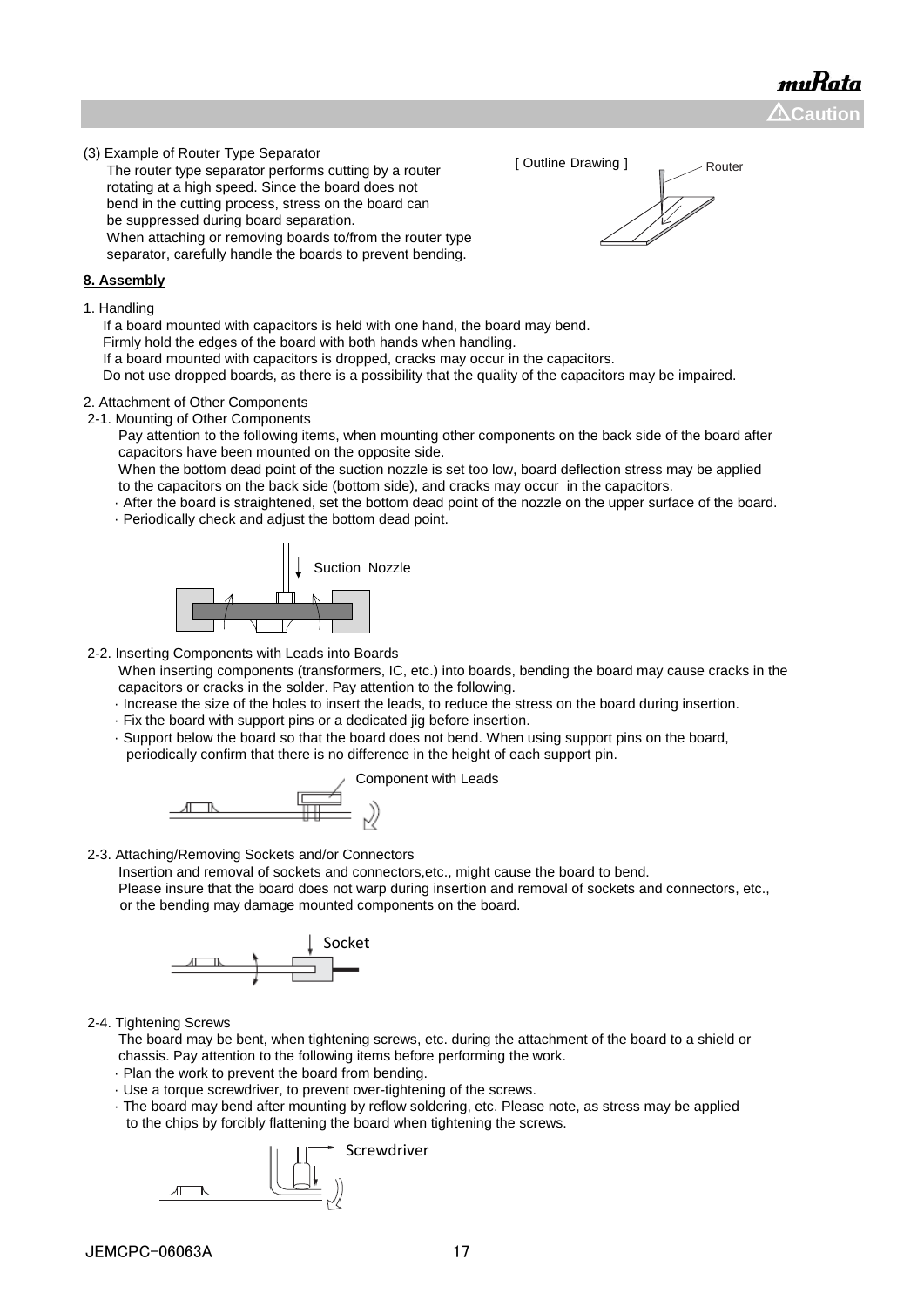# ■ Others

# **1. Under Operation of Equipment**

- 1-1. Do not touch a capacitor directly with bare hands during operation in order to avoid the danger of an electric shock.
- 1-2. Do not allow the terminals of a capacitor to come in contact with any conductive objects (short-circuit). Do not expose a capacitor to a conductive liquid, inducing any acid or alkali solutions.
- 1-3. Confirm the environment in which the equipment will operate is under the specified conditions.
	- Do not use the equipment under the following environments.
	- (1) Being spattered with water or oil.
	- (2) Being exposed to direct sunlight.
	- (3) Being exposed to ozone, ultraviolet rays, or radiation.
	- (4) Being exposed to toxic gas (e.g., hydrogen sulfide, sulfur dioxide, chlorine, ammonia gas etc.)
	- (5) Any vibrations or mechanical shocks exceeding the specified limits.
	- (6) Moisture condensing environments.
- 1-4. Use damp proof countermeasures if using under any conditions that can cause condensation.

### **2. Others**

- 2-1. In an Emergency
- (1) If the equipment should generate smoke, fire, or smell, immediately turn off or unplug the equipment. If the equipment is not turned off or unplugged, the hazards may be worsened by supplying continuous power.
- (2) In this type of situation, do not allow face and hands to come in contact with the capacitor or burns may be caused by the capacitor's high temperature.
- 2-2. Disposal of waste

 When capacitors are disposed of, they must be burned or buried by an industrial waste vendor with the appropriate licenses.

- 2-3. Circuit Design
- (1) Addition of Fail Safe Function

 Capacitors that are cracked by dropping or bending of the board may cause deterioration of the insulation resistance, and result in a short. If the circuit being used may cause an electrical shock, smoke or fire when a capacitor is shorted, be sure to install fail-safe functions, such as a fuse, to prevent secondary accidents.

(2) This series are not safety standard certified products.

2-4. Remarks

 Failure to follow the cautions may result, worst case, in a short circuit and smoking when the product is used. The above notices are for standard applications and conditions. Contact us when the products are used in special mounting conditions.

 Select optimum conditions for operation as they determine the reliability of the product after assembly. The data herein are given in typical values, not guaranteed ratings.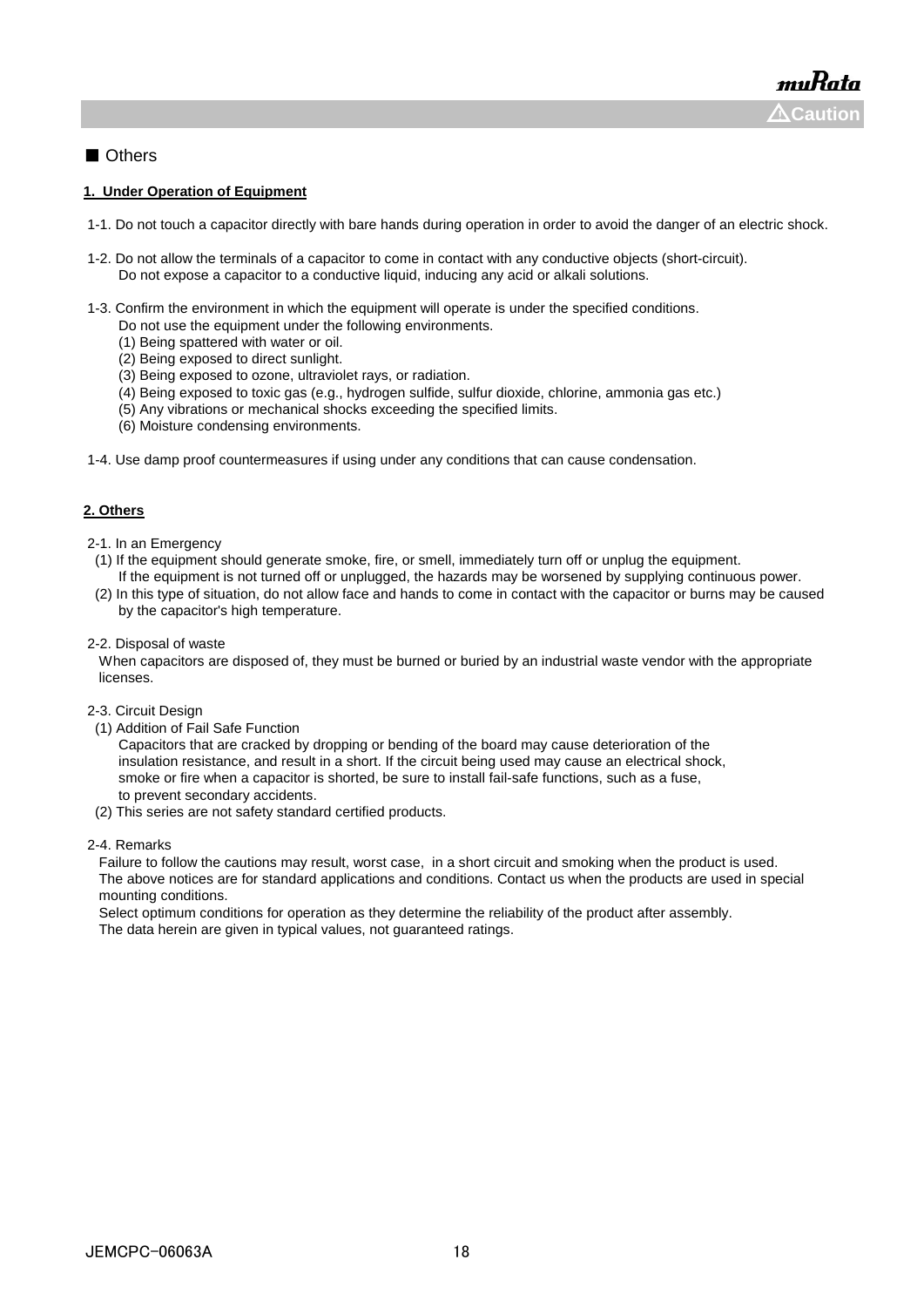muRata **Noti** 

# ■ Rating

# **1.Operating Temperature**

- 1. The operating temperature limit depends on the capacitor.
- 1-1. Do not apply temperatures exceeding the maximum operating temperature. It is necessary to select a capacitor with a suitable rated temperature that will cover the operating temperature range. It is also necessary to consider the temperature distribution in equipment and the seasonal temperature variable factor.
- 1-2. Consider the self-heating factor of the capacitor The surface temperature of the capacitor shall not exceed the maximum operating temperature including self-heating.

### **2.Atmosphere Surroundings (gaseous and liquid)**

- 1. Restriction on the operating environment of capacitors.
- 1-1. Capacitors, when used in the above, unsuitable, operating environments may deteriorate due to the corrosion of the terminations and the penetration of moisture into the capacitor.
- 1-2. The same phenomenon as the above may occur when the electrodes or terminals of the capacitor are subject to moisture condensation.
- 1-3. The deterioration of characteristics and insulation resistance due to the oxidization or corrosion of terminal electrodes may result in breakdown when the capacitor is exposed to corrosive or volatile gases or solvents for long periods of time.

## **3.Piezo-electric Phenomenon**

1. When using high dielectric constant type capacitors in AC or pulse circuits, the capacitor itself vibrates at specific frequencies and noise may be generated. Moreover, when the mechanical vibration or shock is added to capacitor, noise may occur.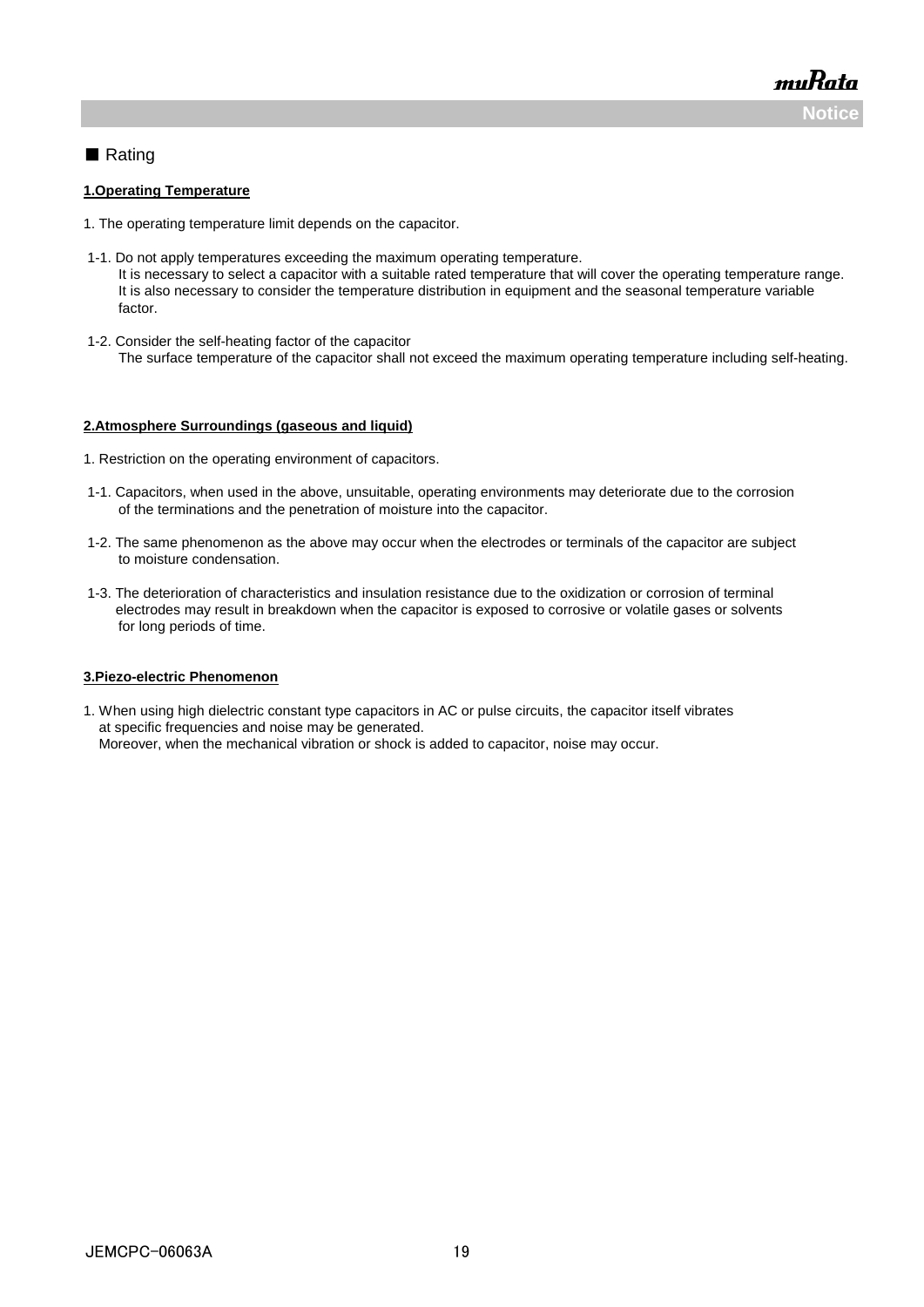# ■Soldering and Mounting

# **1.PCB Design**

Pattern Forms

- 1. Notice for Pattern Forms
- 1-1. Unlike leaded components, chip components are susceptible to flexing stresses since they are mounted directly on the substrate. They are also more sensitive to mechanical and thermal stresses than leaded components. Excess solder fillet height can multiply these stresses and cause chip cracking. When designing substrates, take land patterns and dimensions into consideration to eliminate the possibility of excess solder fillet height.
- 1-2. There is a possibility of chip cracking caused by PCB expansion/contraction with heat, because stress on a chip is different depending on PCB material and structure.When the thermal expansion coefficient greatly differs between the board used for mounting and the chip,it will cause cracking of the chip due to the thermal expansion and contraction. When capacitors are mounted on a fluorine resin printed circuit board or on a single-layered glass epoxy board, it may also cause cracking of the chip for the same reason.
- 1-3. Because noise is suppressed by shunting unwanted high-frequency components to the ground, when designing a land for capacitor, design the ground pattern to be as large as possible in order to better bring out this characteristic. As shown in the figure below, noise countermeasures can be made more effective by using a via or etc.

to connect the ground pattern on the chip mounting surface to a larger ground pattern on the inner layer.

| <b>Fallelli</b> Fullis                                    | Prohibited                                                    | Correct                            |
|-----------------------------------------------------------|---------------------------------------------------------------|------------------------------------|
| Placing Close to Chassis                                  | Chassis<br>Solder (ground)<br>Electrode Pattern<br>in section | <b>Solder Resist</b><br>in section |
| Placing of Chip<br>Components<br>and Leaded<br>Components | <b>Lead Wire</b><br>in section                                | <b>Solder Resist</b><br>in section |
| Placing of Leaded<br>Components<br>after Chip Component   | Soldering Iron<br><b>Lead Wire</b><br>in section              | <b>Solder Resist</b><br>in section |
| Lateral Mounting                                          |                                                               | <b>Solder Resist</b>               |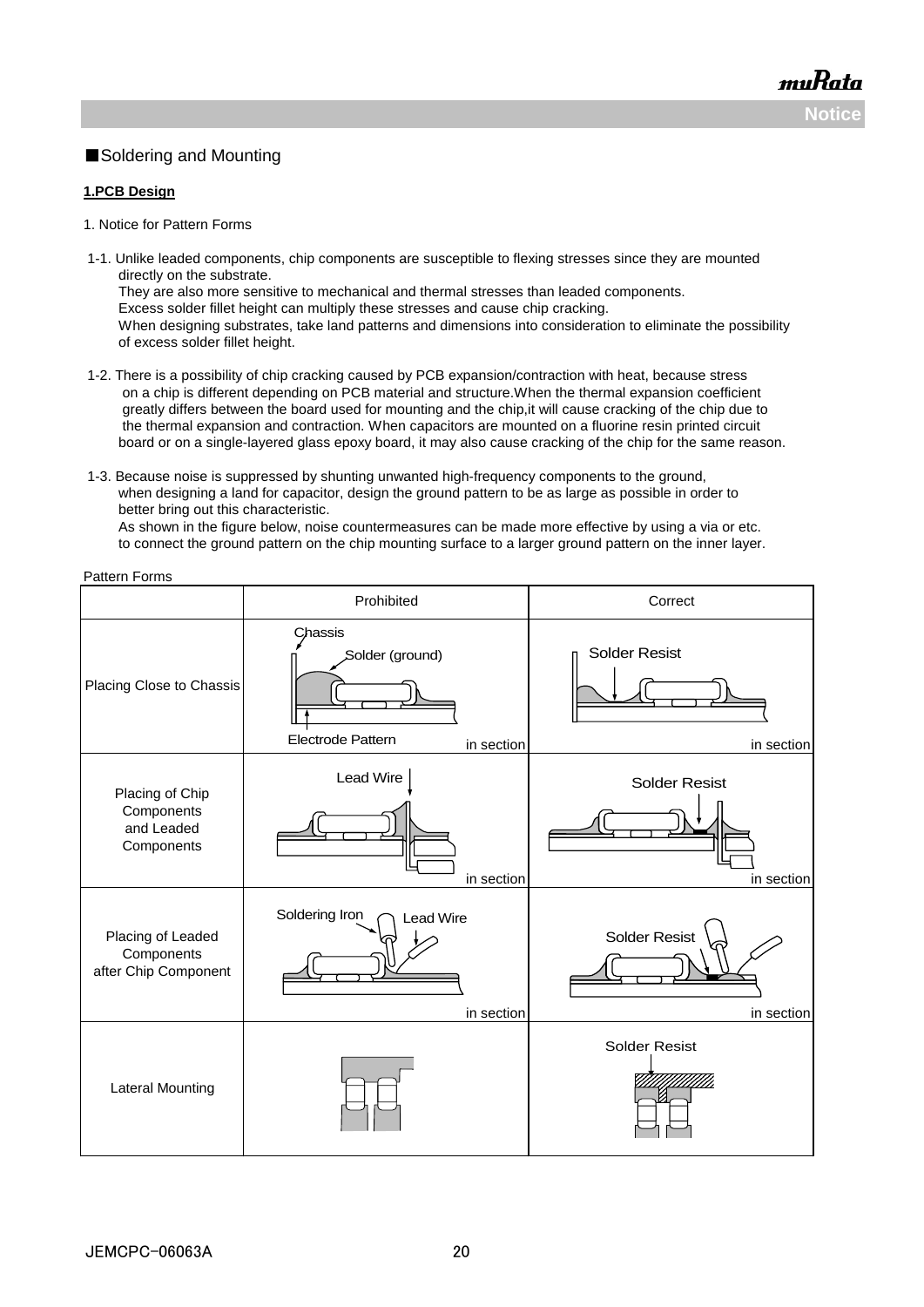muRata

**Notice**

# 2. Land Dimensions

Please confirm the suitable land dimension by evaluating of the actual SET / PCB.

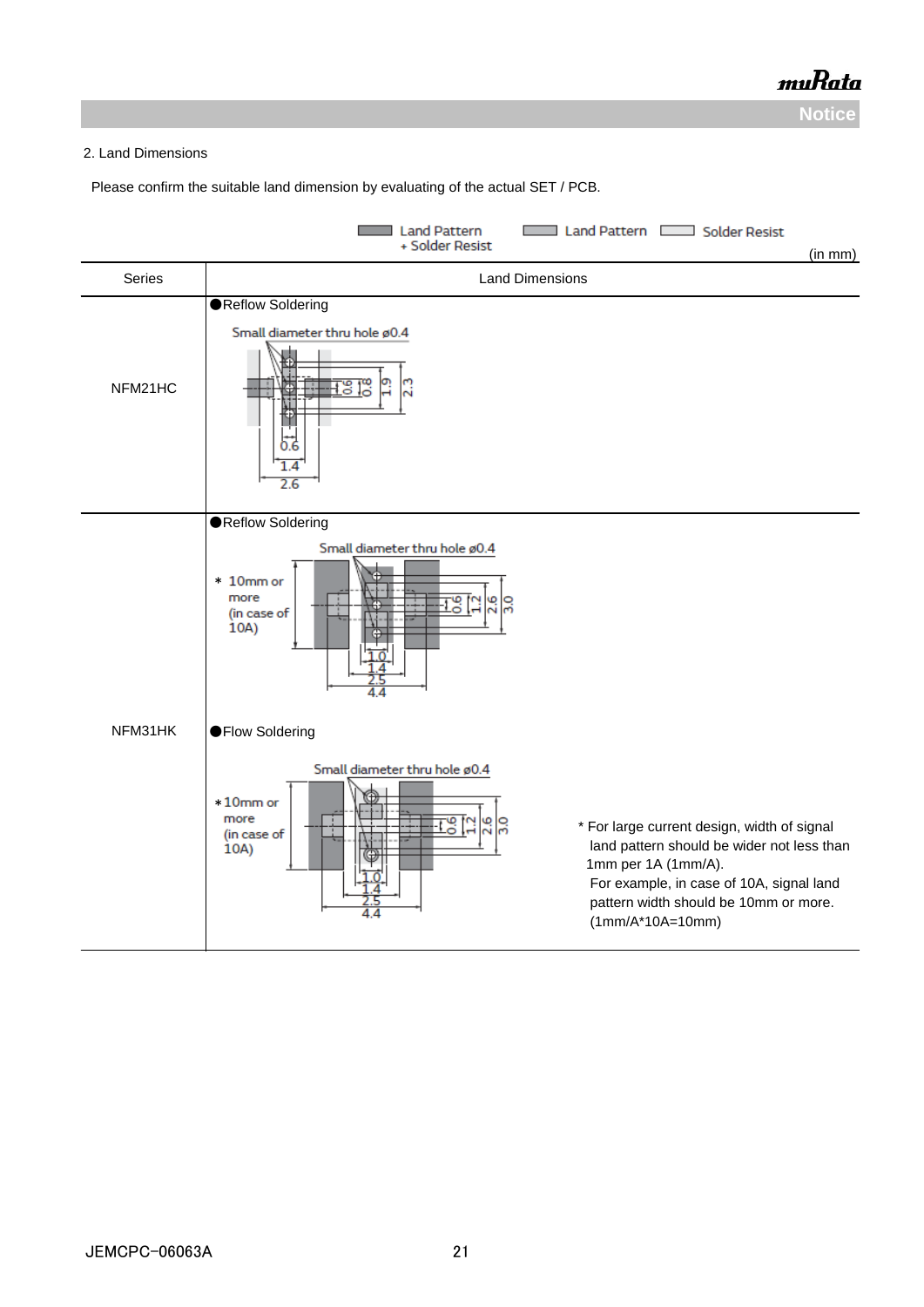# muRata

# **Notice**

# 3. Board Design

 When designing the board, keep in mind that the amount of strain which occurs will increase depending on the sizeand material of the board.

# **2.Item to be confirmed for Flow sordering**





 capacitor. If the dimensions of the land, the type of adhesive,the amount of coating, the contact surface area, the curing temperature, or other conditions are inappropriate, the characteristics of the capacitor may deteriorate.

- 1. Selection of Adhesive
- 1-1. Depending on the type of adhesive, there may be a decrease in insulation resistance. In addition, there is a chance that the capacitor might crack from contractile stress due to the difference in the contraction rate of the capacitor and the adhesive.
- 1-2. If there is not enough adhesive, the contact surface area is too small, or the curing temperature or curing time are inadequate, the adhesive strength will be insufficient and the capacitor may loosen or become disconnected during transportation or soldering. If there is too much adhesive, for example if it overflows onto the land, the result could be soldering defects, loss of electrical connection, insufficient curing, or slippage after the capacitor is mounted. Furthermore, if the curing temperature is too high or the curing time is too long, not only will the adhesive strength be reduced, but solderability may also suffer due to the effects of oxidation on the terminations (outer electrodes) of the capacitor and the land surface on the board.
- (1) Selection of Adhesive

Epoxy resins are a typical class of adhesive. To select the proper adhesive, consider the following points.

- 1) There must be enough adhesive strength to prevent the component from loosening or slipping during the mounting process.
- 2) The adhesive strength must not decrease when exposed to moisture during soldering.
- 3) The adhesive must have good coatability and shape retention properties.
- 4) The adhesive must have a long pot life.
- 5) The curing time must be short.
- 6) The adhesive must not be corrosive to the exterior of the capacitor or the board.
- 7) The adhesive must have good insulation properties.
- 8) The adhesive must not emit toxic gases or otherwise be harmful to health.
- 9) The adhesive must be free of halogenated compounds.

(2) Use the following illustration as a guide to the amount of adhesive to apply. Chip Dimension (L/W) Code:31



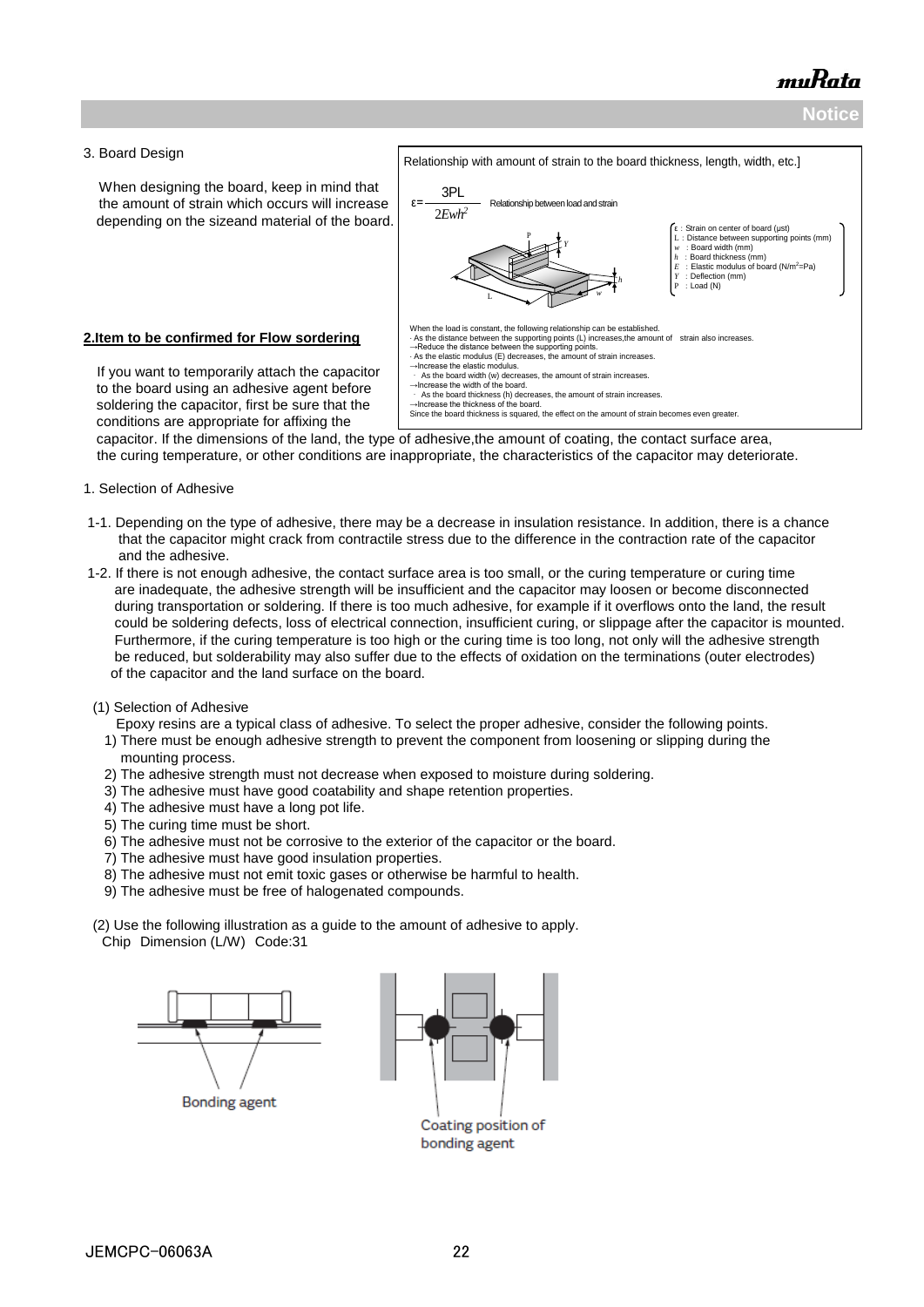

## 2.Flux

- 2-1. An excessive amount of flux generates a large quantity of flux gas, which can cause a deterioration of solderability, so apply flux thinly and evenly throughout. (A foaming system is generally used for flow solderring.)
- 2-2. Flux containing too high a percentage of halide may cause corrosion of the terminations unless there is sufficient cleaning. Use flux with a halide content of 0.1% max.
- 2-3. Strong acidic flux can corrode the capacitor and degrade its performance. Please check the quality of capacitor after mounting.

### 3.Leaching of the terminations

 Set temperature and time to ensure that leaching of the terminations does not exceed 25% of the chip end area as a single chip (full length of the edge A-B-C-D shown at right) and 25% of the length A-B shown as mounted on substrate.



# **3.Reflow soldering**

 The flux in the solder paste contains halogen-based substances and organic acids as activators. Strong acidic flux can corrode the capacitor and degrade its performance. Please check the quality of capacitor after mounting.

### **4.Washing**

- 1. Please evaluate the capacitor using actual cleaning equipment and conditions to confirm the quality, and select the solvent for cleaning.
- 2. Unsuitable cleaning may leave residual flux or other foreign substances, causing deterioration of electrical characteristics and the reliability of the capacitors.

### **5.Coating**

1. A crack may be caused in the capacitor due to the stress of the thermal contraction of the resin during curing process. The stress is affected by the amount of resin and curing contraction. Select a resin with low curing contraction. The difference in the thermal expansion coefficient between a coating resin or a molding resin and the capacitor may cause the destruction and deterioration of the capacitor such as a crack or peeling, and lead to the deterioration of insulation resistance or dielectric breakdown.

 Select a resin for which the thermal expansion coefficient is as close to that of the capacitor as possible. A silicone resin can be used as an under-coating to buffer against the stress.

- 2. Select a resin that is less hygroscopic. Using hygroscopic resins under high humidity conditions may cause the deterioration of the insulation resistance of a capacitor. An epoxy resin can be used as a less hygroscopic resin.
- 3.The halogen system substance and organic acid are included in coating material, and a chip corrodes by the kind of Coating material. Do not use strong acid type.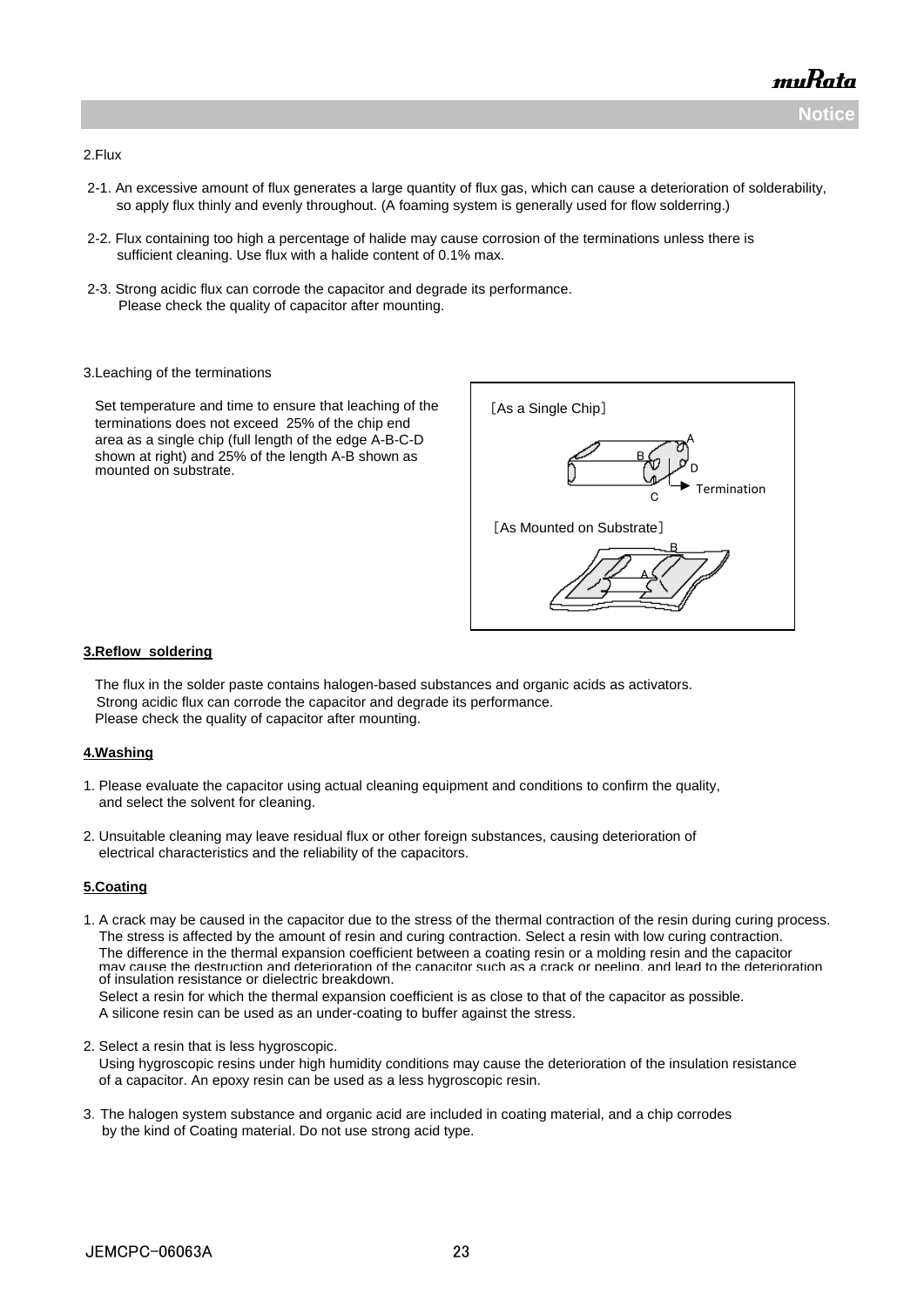**Notice**

muRata

# ■ Others **1.Transportation**

- 1. The performance of a capacitor may be affected by the conditions during transportation.
- 1-1. The capacitors shall be protected against excessive temperature, humidity and mechanical force during transportation.
	- (1) Climatic condition
		- ・ low air temperature : -40℃
		- ・ change of temperature air/air : -25℃/+25℃
		- ・ low air pressure : 30 kPa
			- ・ change of air pressure : 6 kPa/min.
	- (2) Mechanical condition

 Transportation shall be done in such a way that the boxes are not deformed and forces are not directly passed on to the inner packaging.

- 1-2. Do not apply excessive vibration, shock, or pressure to the capacitor.
	- (1) When excessive mechanical shock or pressure is applied to a capacitor, chipping or cracking may occur in the ceramic body of the capacitor.
	- (2) When the sharp edge of an air driver, a soldering iron, tweezers, a chassis, etc. impacts strongly on the surface of the capacitor, the capacitor may crack and short-circuit.
- 1-3. Do not use a capacitor to which excessive shock was applied by dropping etc. A capacitor dropped accidentally during processing may be damaged.

## **2.Characteristics Evaluation in the Actual System**

- 1. Evaluate the capacitor in the actual system,to confirm that there is no problem with the performance and specification values in a finished product before using.
- 2. Since a voltage dependency and temperature dependency exists in the capacitance of high dielectric type ceramic capacitors, the capacitance may change depending on the operating conditions in the actual system. Therefore,be sure to evaluate the various characteristics, such as the leakage current and noise absorptivity, which will affect the capacitance value of the capacitor.
- 3. In addition,voltages exceeding the predetermined surge may be applied to the capacitor by the inductance in the actual system. Evaluate the surge resistance in the actual system as required.
- 4. The effects of noise suppression can vary depending on the usage conditions, including differences in the circuit or IC to be used, the type of noise, the shape of the pattern to be mounted, and the mounting location. Be sure to verify the effect on the actual device in advance.